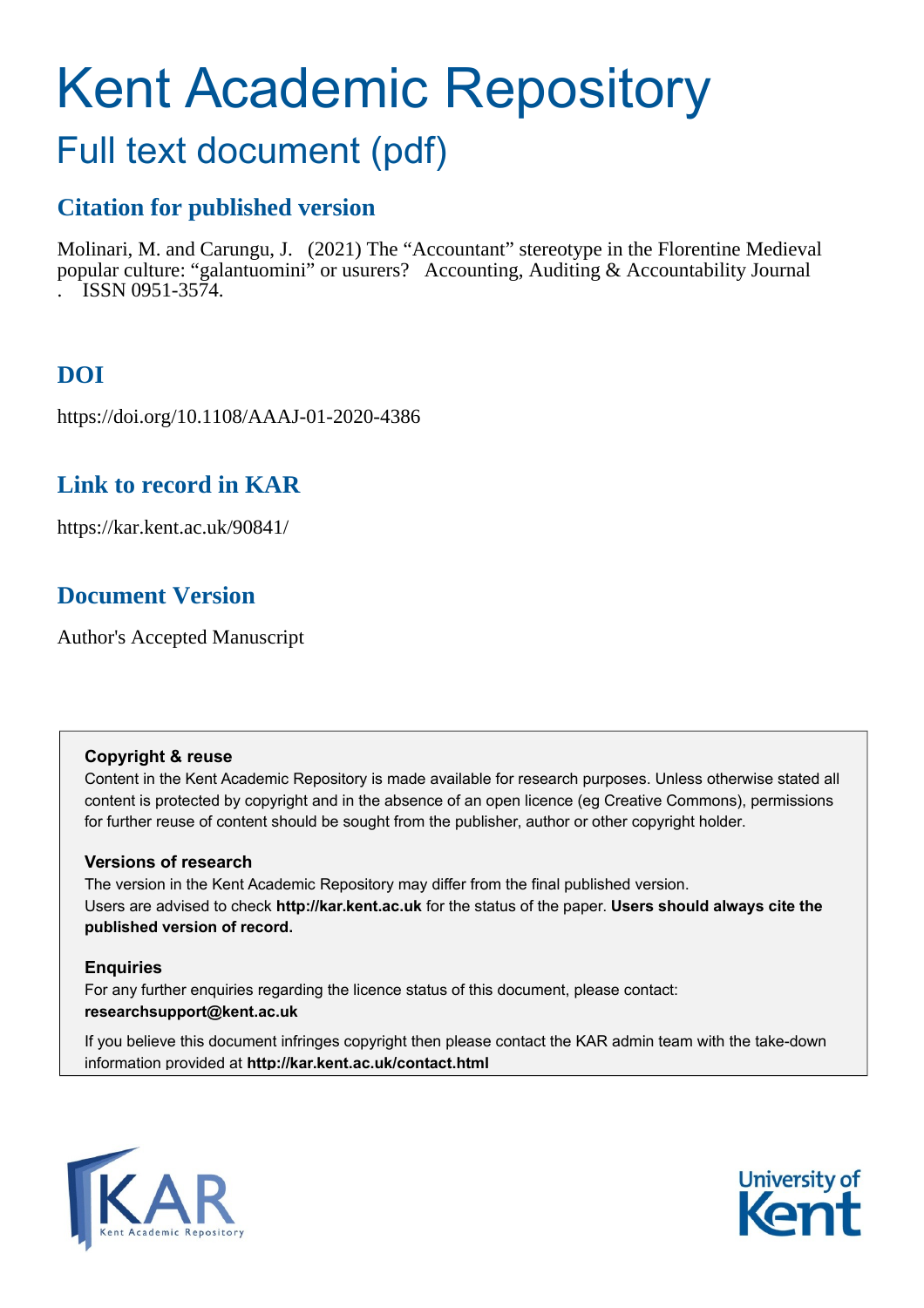# **The "Accountant" stereotype in the Florentine Medieval popular culture: "galantuomini" or usurers?**

#### **Please cite as:**

• **Carungu, J. & Molinari, M. 2021. The "Accountant" stereotype in the Florentine Medieval popular culture: "galantuomini" or usurers?", Accounting, Auditing, and Accountability Journal[, https://doi.org/10.1108/AAAJ-01-2020-4386](https://doi.org/10.1108/AAAJ-01-2020-4386)** 

#### *Abstract:* **forthcoming. https://doi.org/10.1108/MEDAR-03-2021-1252**

**Purpose** – This paper explores the stereotype of the accountant in Florentine medieval popular culture based on literary works and from a historical perspective. It aims to highlight how stereotypes change with time and represent the cultural and historical evolution of a society. This research challenges Miley and Read (2012) who stated that the foundation of the stereotype was in *Commedia dell'arte*, an Italian form of improvisational theatre commenced in the 15th century.

**Design/methodology/approach** – We applied a qualitative research method to examine the accountant from a medieval popular culture perspective. The analysis consists of two phases: (1) categorisation of the accountant stereotype based on accounting history literature and (2) thematic analysis of *The Divine Comedy* (1307–1313) and *The Decameron* (1348–1351). We explored a synchronic perspective of historical investigation through a 'cross-author' comparison, identifying Dante Alighieri as the first key author of medieval popular culture. During his imaginary journey through *The Divine Comedy*, Dante describes the social, political, and economic context of the Florentine people of the 14th century. Then, with its various folkloristic elements, *The Decameron* of Giovanni Boccaccio becomes the 'manifesto' of the popular culture in the Florentine medieval times.

**Findings** – This study shows the change of the accountant stereotype from the medieval age to the Renaissance. *The Divine Comedy* mainly connotes a negative accountant stereotype. The 14<sup>th</sup> century's Florentine gentlemen ('*i galantuomini*') are apparently positive characters, with an ordered and clean aspect, but they are accused of being usurers. Dante Alighieri pictures the accountant as a 'servant of capitalism', 'dishonest person, excessively fixated with money', 'villain and evil', and 'excessively rational'. Giovanni Boccaccio mainly portrays a positive accountant stereotype. The accountant is increasingly more reliable, and this 'commercial man' takes a more prestigious role in the society. In *The Decameron* the accountant is depicted as a 'hero', 'gentleman', 'family-oriented person with a high level of work commitment', and 'colourful persona, warm, and emotional'. Overall, we provided new evidence on the existence of the accountant stereotype in the Florentine medieval popular.

**Originality/value** –This study engages with accounting history literature accountants' stereotypes in an unexplored context and time-period, providing a base for comparative international research on accounting stereotypes and popular culture. Additionally, it addresses the need for further research on the accountant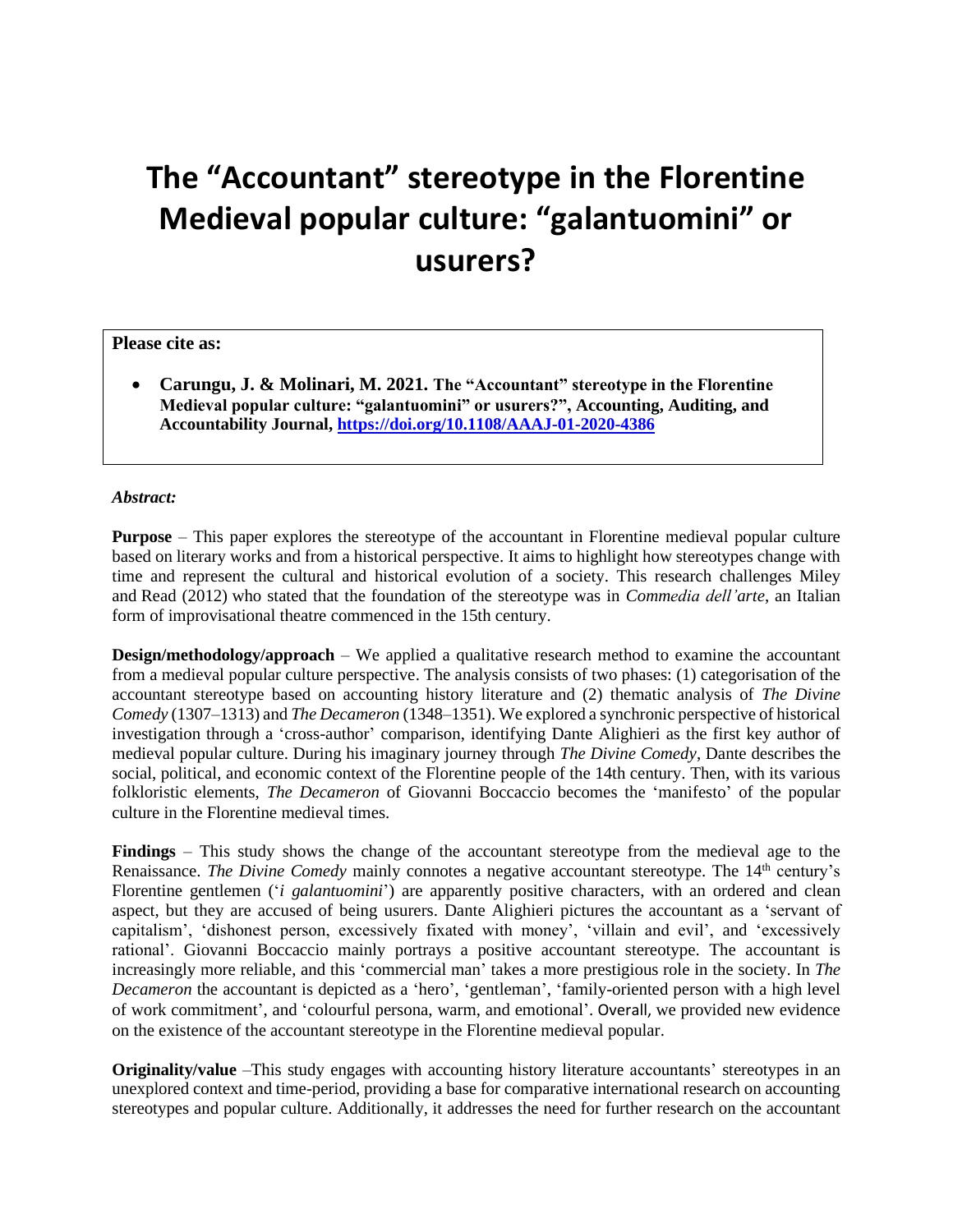stereotype based on literary works, and from a historical perspective. Therefore, this research also expands the New Accounting History (NAH) literature, focusing on the investigation of the accountant stereotype connotations in the  $14<sup>th</sup>$  century.

**Paper type** – Research paper

#### *Keywords:*

*Accountant Stereotype, Popular Culture, Merchant-Banker, The Divine Comedy, The Decameron, 14th century, Usury.*

#### **Introduction**

*'Stereotypes wear the black hats in social science'* (Schneider, 2005, p. 1)

Stereotyping embraces and influences social relationships. Stereotypes come from the human mind's natural tendency to categorise complex phenomena between human actors, helping usto simplify and model our social world (Hinton, 2019). Although stereotypes lead to social categorisation and restrict reality, by deconstructing the individual characteristics of people, they constitute the mirror of the cultural historical evolution, as reality changes, stereotypes should reflect these changes (Dimnik and Felton, 2006). Stereotyping has been studied in different social science disciplines, especially in cognitive psychology (Schneider, 2005). In the accounting field, stereotypes are grounded in popular culture. Particularly, the perception of the accountant in popular culture has been analysed in a variety of contexts, ranging from the Beatles' music (Jacobs and Evans, 2012), contemporary jokes (Miley and Read, 2012), movies (Beard, 1994), novels (Czarniawska, 2008; Maltby, 1997; Buckmaster, 1999; Warnock, 2008), poetry (Evans and Jacobs, 2010), and cinema (Dimnik and Felton, 2006).

There is mixed evidence on how the accountant is portrayed in popular culture and how its image has changed over time (Friedman and Lyne, 2001). The classical stereotype of the accounting profession is usually dull and grey suited, despite a transformation of the accountant's role from the 19th to the 21st century (Jeacle, 2008). However, while Beard (1994) examines how accounting is represented in a selection of movies, showing an improving image of the accountant in the three decades of the movies analysed, Miley and Read (2012) find that the accountant in contemporary jokes (*Commedia dell'arte*, a form of improvisational theatre) is still seen as dull and boring. These findings confirm Dimnik and Felton's study (2006) that examines the accountant's image, traditionally perceived as a dull character in popular cinema. Moreover, while most accountants are categorised as sympathetic characters, a minority are characterised as villains. In contrast, Baldvinsdottir *et al.* (2009), by analysing the evolution in discourses from accounting software advertisements, present how the image of the accountant has changed in the last decades of the XX century. While the accountant was basically a responsible and rational person in the 1970s and the 1980s, the accountant in the 1990s resembled a more adventurous and stronger man, still rational but also a daring and thrill-seeking explorer.

Overall, many studies concluded that the traditional accountant stereotype has a negative connotation (DeCoster and Rhode, 1971; Cobb, 1976; Yeager, 1991; Cory, 1992). Traditionally, the primary stereotype of the accountant was an individual single-mindedly preoccupied with precision and form who is methodical and conservative and a boring joyless character (Jackson, 1956; DeCoster and Rhode, 1971; Yamey, 1982; Bougen, 1994). This stereotype is commonly summarised with the label 'bean counter' (Friedman and Lyne, 1997). Some authors have suggested that this long-standing stereotype is disappearing (Beard, 1994; Bougen, 1994; Hopwood, 1994; Friedman and Lyne, 1995). However, considerable literature suggests that it continues to be the dominant stereotype (Smith and Briggs, 1999; Dimnik and Felton, 2000). Accounting, business, and economic conditions are differently perceived in culture, art, and literature. Such literature contributes to our understanding of the cultural context of accounting and business (Buckmaster and Buckmaster, 1999).

Therefore, the purpose of this research paper is to explore the accountant stereotype by scrutinizing the main literary works linked to the medieval Florentine cultural and social context: *The Divine Comedy* of Dante Alighieri's masterpiece and *The Decameron* of Giovanni Boccaccio. Particularly, this study aims at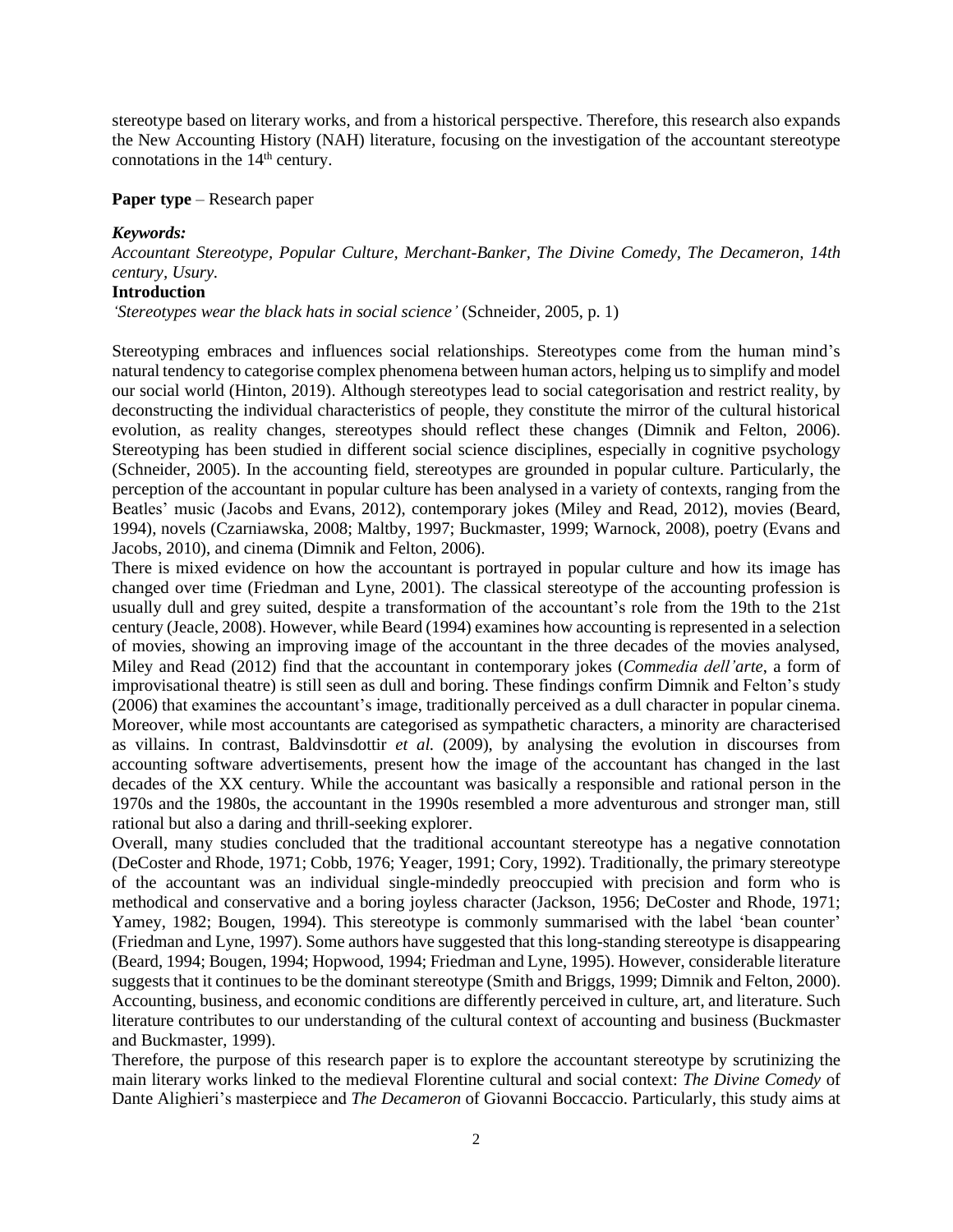showing how stereotypes mutate with time and how they mirror the historical and cultural evolution of society (Ashmore and Del Boca, 1981). Moreover, this study challenges Miley and Read (2012) who stated that the foundation of the stereotype was in *Commedia dell'arte*, which finds the foundation in the 15th century and includes both elements of the stereotype: the dull boring accountant and the helpful professional accountant.

*The Divine Comedy* and *The Decameron* are thematically analysed, while investigating the values associated with the popular accountant stereotype. Accordingly, while some research is aimed at understanding the current image of the accountant from social and institutional perspectives (Jeacle, 2008; Baldvinsdottir *et al.*, 2009), a growing number of studies analyse the accountant's image analysing "accountant's personality" (Chen *et al*., 2012).

We chose to study this period in Florentine history because of the long-term social, economic, and cultural dynamics wherein the crisis of the main medieval institutions can be grasped. The 14th century has been recognised as the 'crisis' century'. Specifically, this period represents the overcoming of the Middle Ages and the beginning of the transition towards the 'Humanism' century (Klein, 2013). In this context, the medieval man remains dominated by a sense of 'justice', expressed with admirable clarity in Dante's *Divine Comedy*: the right man not only decries the punished sinner but also rejoices for the triumph of the divine justice. The third decade of the 14th century has been characterised by economic development, social growth, and the aggregation of professional corporations. Particularly, the Arts in Florence emerged during the XIII century as '*societas*' constituted for the military and economic defence of artisans, traders, and professionals. By the end of the 14th century, the failures of merchant companies, famine, and pestilence reduced the political pre-eminence of the Arts.

This study contributes to research on accounting and popular culture and on the accountant stereotype. Moreover, it engages with the accounting history literature on the stereotypes of accountants in an unexplored context and time period, representing a pivotal study for comparative international research on accounting stereotypes and popular culture (Carnegie and Napier, 2002; Jeacle, 2012; Leão *et al.*, 2019). Further, our study addresses the need for further cross-research on the accountant stereotype based on literary works, from a historical perspective. Moreover, it stretches New Accounting History (NAH) boundaries, focusing on the medieval and renaissance times (Carnegie and Napier, 1996) and eviscerating the accountant stereotype connotations (Buckmaster and Buckmaster, 1999).

The paper is structured as follows. The next section reviews the literature on the evolution of the accountant stereotype. Section three focuses on the representation of accounting in popular culture using works by Dante Alighieri and Giovanni Boccaccio. This is followed by historical background on the research design, the frame of the accountant in the medieval Florentine period.

Sections five and section six provide, respectively, the research method and discussion on evidence emerged from the thematic analysis focused on *The Divine Comedy* and *The Decameron*.

The final section draws together implications, contributions, and limitations of the research.

#### **Literature review on the accountant stereotypes**

Literature on the accountant stereotype has focused on the social, economic, and cultural relevance of the topic. Indeed, stereotypes are 'a special case of interpersonal perception' (Snyder *et al.*, 1977, p. 657).

Moreover, stereotypes are 'both individual and cultural phenomena', through which social reality is perceived and described (Stangor and Schaller, 1996, p. 4). Kunda and Thagard (1996, p. 284) emphasise that 'stereotypes refer to membership in social categories such as sex, race, age or profession which are believed to be associated with certain traits and behaviours. Garcia-Marques and Mackie (1999) relate stereotypes to an image about certain groups with typical characteristics that socially represent them. Stangor and Schaller (1996), Hinton (2000), Lizuka *et al.* (2002) relate the stereotyping process results not only from direct interpersonal relations but also from the social values shared by people within a culture. Particularly, 'stereotypes are both individual and cultural phenomena' through which social reality is perceived and described (Stangor and Schaller, 1996, p. 4).

Accountant stereotypes have been explored from different perspectives through various research methods and sources. A great amount of accounting history literature focuses mainly on analysing the perceptions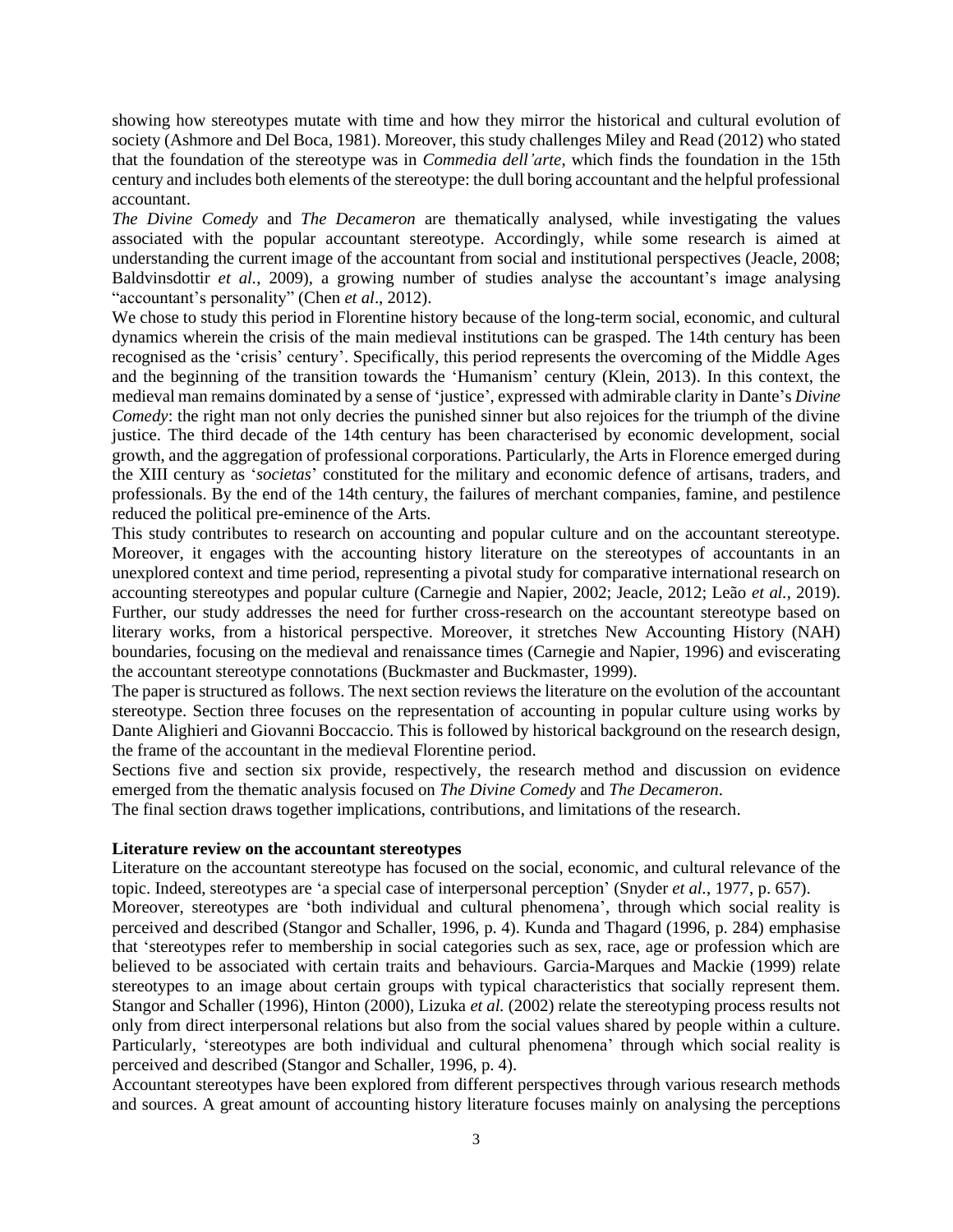of students, accountants, and managers (DeCoster and Rhode, 1971; Bedeian *et al.*, 1986; Cory, 1992; Fisher and Murphy, 1995; Friedman and Lyne, 1997; Marriott and Marriott, 2003; Hunt *et al.*, 2004; Hunt *et al.*, 2009; Wessels and Steenkamp, 2009; Parker and Warren, 2017).

Another stream of the literature investigates the various means of representations, such as humorous material (Bougen, 1994; Miley and Read, 2012, 2014; Jones and Stanton, 2013), recruitment material (Jeacle, 2008), popular music (Smith and Jacobs, 2011; Jacobs and Evans, 2012), press material (Ewing *et al.*, 2001; Friedman and Lyne, 2001; Hoffjan, 2004; Baldvinsdottir *et al.*, 2009; France, 2010), books on financial scandals (Carnegie and Napier, 2010, 2013), cinema (Beard, 1994; Holt, 1994; Smith and Briggs, 1999; Kyriacou, 2004; Dimnik and Felton, 2006; Felton *et al.*, 2008; Magon and France, 2012), and popular literature (Robert, 1957; Stacey, 1958; Boys, 1994; Walker, 1995; West, 2001; Evans and Fraser, 2012; Smith, 2017).

Accountant stereotypes have both positive and negative perceptions within accounting literature. Some authors provide a mainly positive stereotype even in different time period analysis (Baldvinsdottir *et al.*, 2009; Beard, 1994; De Coster *et al.*, 1971; Jeacle, 2008). Other authors present negative or *quasi*-negative perceptions (e.g., Evans and Jacobs, 2010; Fisher and Murphy, 1995; Hoffjan, 2004; Miley and Read, 2012, 2014; Smith and Jacobs, 2011; Smith and Briggs, 1999, Jones and Stanton, 2021). Moreover, some researchers highlight both mixed and neutral evidence on the accountant stereotype (e.g., Bougen, 1994; Boys, 1994; Dimnik and Felton, 2006; Friedman and Lyne, 1997; Jacobs and Evans, 2012). Overall, most of the accounting literature on accountant stereotypes is Anglo-Saxon based, and how accountant stereotypes work in other social and cultural contexts represents an ever-evolving research domain.

Particularly, according to Bougen (1994), the early accountant stereotype, known as a 'traditional accountant' or 'bean counter' image (Carnegie and Napier, 2010), encompasses features specifically related to work of a mechanistic nature, namely, mundane and routine bookkeeping tasks, rather than an interpretative one (Fisher and Murphy, 1995). The traditional accountant stereotype was described by Bougen (1994) as comprising men who were dull, boring, unimaginative, conservative, methodical, and honest. Warren and Parker (2009) depict the 'bean counter' as the most popular image of accountants. Moreover, Jacobs (2003), Lee (2004), and Poullaos (2009) focus on the members of early professional bodies in Scotland as a well-recognised professional elite. According to Jacking (2002), accounting professionals are viewed as positive, qualified people with precision, honesty, and discretion. According to Bougen (1994), the accountant was widely perceived as dull, repetitive, and boring. In contrast, Hopwood (1994) emphasised the link between the accountant and the business person, emphasising the intelligence and creative skills (Kyriacou, 2004).

The focus of the literature that have analysed 20th and 21st century fiction is on the accountants' images (e.g., Beard, 1994; Holt, 1994; Smith and Briggs, 1999). The villain stereotype identified by Dimnik and Felton (2006) fits with the depiction of the 'business professional'. Dimnik and Felton (2006) also identified four other stereotypes: dreamer, plodder, eccentric, and hero.

Overall, the accountant's primary stereotype is of someone single-mindedly preoccupied with precision and form, methodical and conservative, and with a boring joyless character (Jackson, 1956; DeCoster and Rhode, 1971; Yamey, 1982; Bougen, 1994). This stereotype is commonly summarised with the label of 'bean counter' (Friedman and Lyne, 1997). Some authors suggested that this long-standing stereotype is disappearing (Beard, 1994; Bougen, 1994; Hopwood, 1994; Friedman and Lyne, 1995). However, a considerable amount of literature suggests that it continues to be the dominant stereotype (Smith and Briggs, 1999; Dimnik and Felton, 2000).

#### **Accounting and popular culture**

Popular culture includes *all beliefs and practices, the objects through which they are organised and their representations* (Miley and Read, 2012, p. 704) and may have some impact on citizens' values and social practices (Jacobs and Evans, 2012). Jeacle (2012) provides the following definition of popular culture: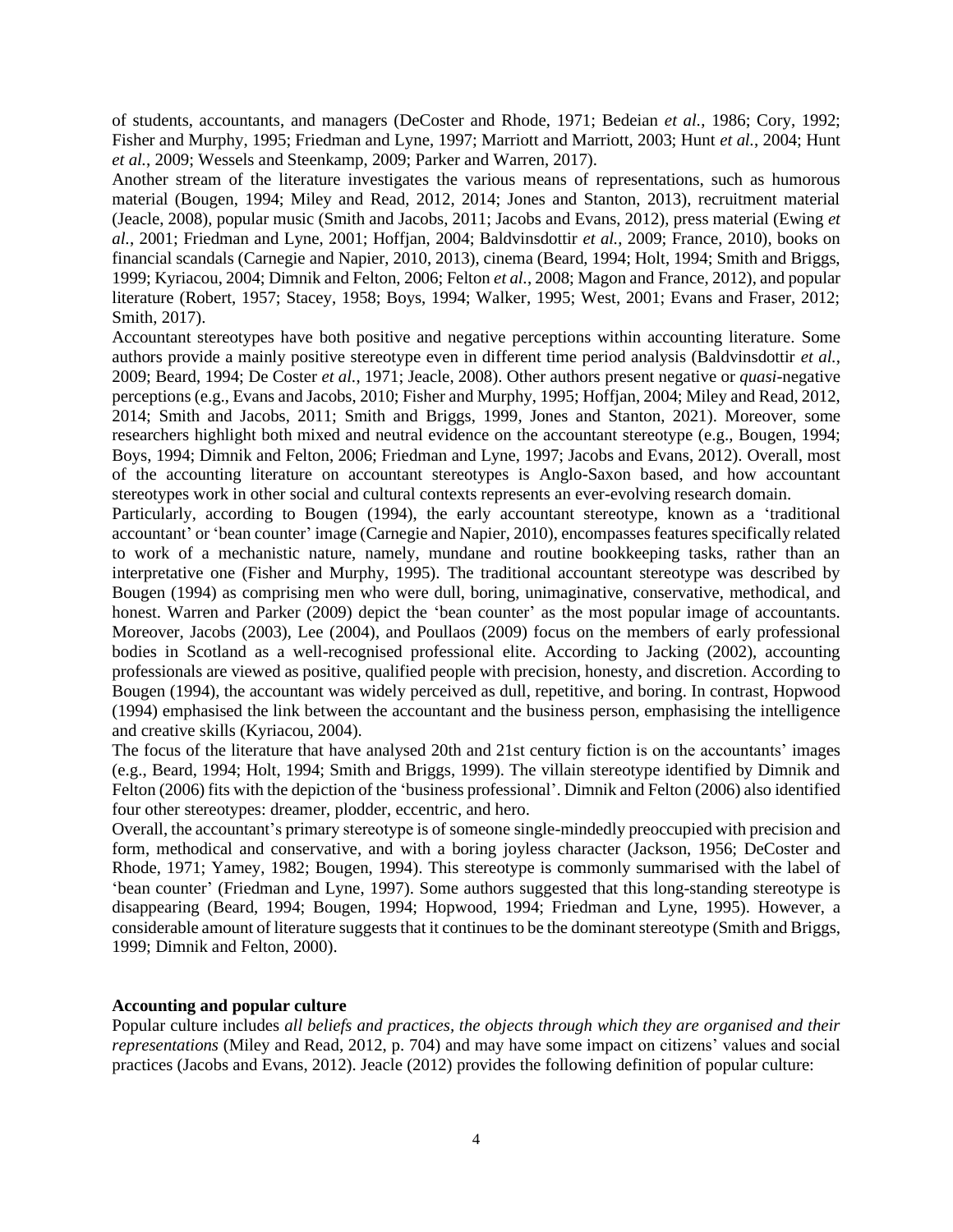*'…if one ascribes to mass culture it inevitably entails viewing the world's citizens as a manipulated and intellectually weak minded mass. [...] Popular culture, therefore, is not the culture of the subdued' (Fiske, 1989, p. 169)'* (Jeacle, 2012, pp. 583-584).

Scholars emphasise the need to explore the accountant and accounting in popular culture, adopting 'a broader understanding of its nature and role to inform our understanding of how accounting is constructed and presented' (Jacobs and Evans, 2012, p. 674). Specifically, historians believe research should focus on the early ages (Carnegie and Napier, 1996) as the picture of the medieval merchant and accounting activity is still incomplete (Buckmaster and Buckmaster, 1999). The representation of accounting in popular culture has had relevant impact in influencing society (Jeacle, 2012), contributing to create and reinforce stereotypes, mirror public perceptions, and shape social beliefs (Dimnik and Felton, 2006).

Particularly, the accountant's portrayal in popular culture is a challenging theme that can be explored from a contemporary perspective and a historical one (Carnegie and Napier, 2010). The public perception of the accountant is influenced by a variety of social, cultural, and institutional practices, including the role of the media, advertising, education, and journalistic representations (Hopwood, 1994; James, 2006). Previous cultural debate has evolved to include two viewpoints of 'cultural populism' (Jeacle, 2012), which conceptualise popular culture in different lights. On the one hand, the expression 'popular culture' refers to the negativity 'inherent within the mass culture thesis' (Jeacle, 2012, p. 583). On the other hand, popular culture 'is not the culture of the subdued' (Fiske, 1989, p. 169), but it should focus on the 'creative subcultures' that set aside from 'passive light', eschewing dominant systems and arising to the 'commodification process' (Jeacle, 2012).

Currently, scholars highlight the need to explore the accountant and accounting in popular culture, adopting 'a broader understanding of its nature and role to inform our understanding of how accounting is constructed and presented' (Jacobs and Evans, 2012, p. 674). Our work emphasizes how stereotyping is historically embedded in the social world, and unlock the intriguing artefacts of the related figures and social actors. We show that accountant stereotypes existed before than  $15<sup>th</sup>$  century, embodying both positive and negative tones (Miley and Read, 2012). Accordingly, this study focuses on the accountant stereotype in Florentine popular culture as depicted in the works of Dante Alighieri and Giovanni Boccaccio. The following two sub-sections provide some bibliographical information on the two authors and their works, which can indeed be the justification of their concise representation and link to the medieval popular culture.

#### *Dante Alighieri*

In this study, we refer to a broad perception of popular culture. Within the popular culture debate, we recognise the power of the media as significant means to both disseminate and communicate popular culture (Barthes, 1973). Specifically, we consider *Divina Commedia* as an eclectic literary poem that powerfully encapsulates the influencing relationships between the '*folk*' and the '*elite*'. 'Popular culture' encompasses its history, theory, and the critical account of three popular traditions (Storey, 2015). Thereby, it should be viewed within an intrinsically global social, economic, cultural, and political context (Storey, 2003). Thereby, Dante Alighieri is a key author of the medieval popular culture.

Dante Alighieri is considered the main poet and writer of Italian literature of the 13th and 14th centuries (Alfano *et al.*, 2018). Dante devoted himself to diverse literary genres, from lyric and comic poetry to religious and doctrinal poetry, without forgetting linguistic, philosophical, and political topics, and wrote both in vernacular and in Latin. *The Divine Comedy* represents one of the most famous Italian literature in the world, and it has been widely studied in many journals and translated into in many different languages. While Dante's influence was dominant only until the 20th century, his vision is still firmly tied to the cultural patterns of the Middle Ages (Alfano *et al.*, 2018). However, his political commitment and his denouncement of the evils and injustices of his time are strongly established.

According to Giovan Battista Vico, the *Commedia* must be read for three fundamental reasons: (1) it depicts the Italian historical barbaric period, (2) it represents the first source of the *Tuscan* language, and (3) it provides a sublime example of poetry (Alfano *et al.,*2018). Fittingly, Dante is to Italian culture as Homer and Chaucer are to Greek and English culture, respectively.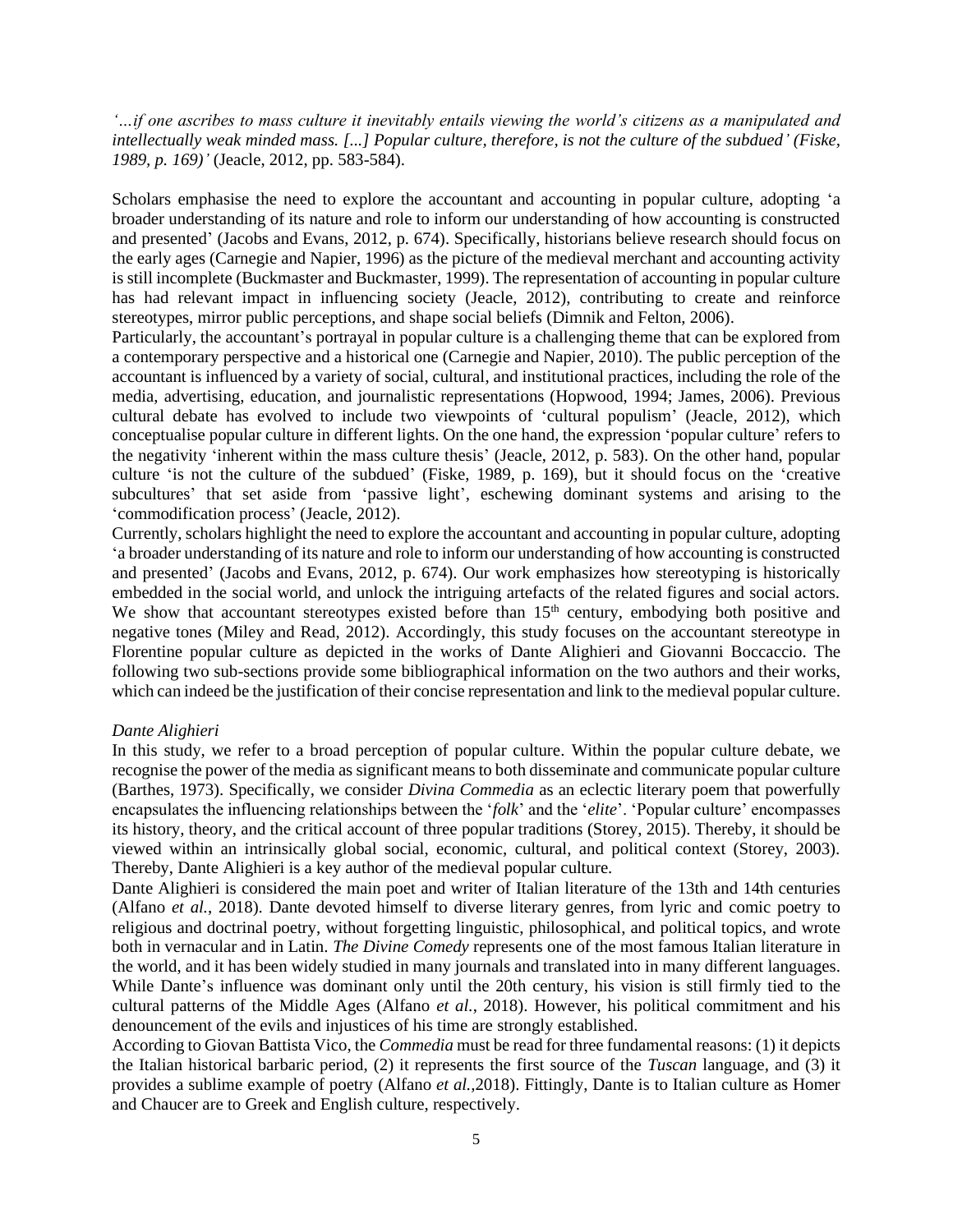Dante's background is strongly linked to the medieval Florentine cultural and social context<sup>1</sup>. Indeed, his relationship with classical literature is indisputable and is also an integral part of his education. In particular, he ignored the Greek language and had only an indirect knowledge of Greek literature (Alfano *et al.*, 2018)<sup>2</sup>. From the linguistic point of view, Dante preferred his vernacular over Latin, judging the latter to be artificial and devoid of the vitality his vernacular was endowed with. As a result, all his principal works are written in the popular Florentine language, which he brought to an expressive richness.

The great project, the *Divina Commedia*, is the didactic-allegorical poem that would have comprised the entire life of Dante, whose success is largely due to the immortal fame of the poem.

The poem is considered the greatest poetic composition of the Christian Middle Ages and of medieval literature (De Sanctis, 1967). This epic poem is the first masterpiece of world literature written in a modern European vernacular, and it comprises sections representing the three realms of the Christian after life: hell, purgatory, and heaven. The composition of the *Commedia* began around 1307-1308, and it was completed in 1320 upon the completion of *Paradiso* (Alfano *et al.* 2018).

While the concept of popular culture is 'elusive' (Fiske, 1989, p. 45) and tough to historically delimitate, Dante is a key representative the medieval popular culture. *The Divine Comedy* is a famous poem that turns around the features and life of people. Nevertheless, it is difficult to gather information on medieval accounting from the *Divina Commedia* without investigating the public perception of the accountants depicted in the poem. Therefore, exploring the accountant stereotype is crucial. Accordingly, this insightful understanding unlocks the surrounding interrelationships between popular culture and accounting (Miller, 2001; Jeacle, 2012). Moreover, this perspective establishes the indirect connection between the medieval ages and contemporary perception of the accountant stereotype and, ultimately, the linkages between the micro processes of calculative practices and the big macro agendas (Jeacle, 2012, p. 588). Another key author of the medieval popular culture is Giovanni Boccaccio.

#### *Giovanni Boccaccio*

According to Eisner (2013), Giovanni Boccaccio has a relevant role in the extraordinary emergence of the Italian literary tradition in the 14th century<sup>3</sup>. Particularly, *The Decameron* was written around 1348-1351 and represents the transition from a medieval to a humanistic vision and the values of man during the 14th century (Barsella, 2007). The vernacular prose masterpiece *Il Decamerone* (*The Decameron*) (1353) is a collection of 100 short stories in vernacular literature, as told by 10 Florentine natives – seven women and three men – in the hill town of Fiesole, is the main evidence of the beginning of the Renaissance in Italy. According to the critic Francesco De Sanctis (1977), *The Decameron* exhibits a revolutionary new interest in human experience. De Sanctis labelled it a '*Human Comedy*' in contrast to Dante's *Divine Comedy*. Although the stories are not developed with much detail, *The Decameron* is the representation of the 'juxtaposition of popular culture and literary modes' (Marcus, 1989, p. 383) as a document of the 14th century with various folkloristic elements and elevating popular narrative and poetry (Marcus, 1989). Giovanni Boccaccio invents storytelling and writes in vernacular to engage with all the common citizens. In particular, *The Decameron's* audience comprises women who are literate enough to read in vernacular but not the clerical educated élite (Woodbridge, 1995). 'Boccaccio means to captivate an audience that is intrigued by the idea of questioning authority and truth within literature' (Houchins, 2018, p. 7). The author often uses literary versions of folk tales, local places, and real names (Woodbridge, 1995, p. 30). *The Decameron* depicts the economic and cultural revolution of Renaissance Florence and particularly focuses on the representation of the merchant portrayals. Due to this, Giovanni Boccaccio's work could be considered as a *manifesto* of popular culture during the medieval times.

#### **Historical background**

'*No sin was worse than that of the usurer, no activity more repugnant to the Lord*' (Lynn, 2012, p.102)

Florence in the 14th century was immediately identified as an extraordinarily inventive place (Padgett and McLean, 2006). It was characterised by its cultural capital of the literary creations of Dante (1265-1325)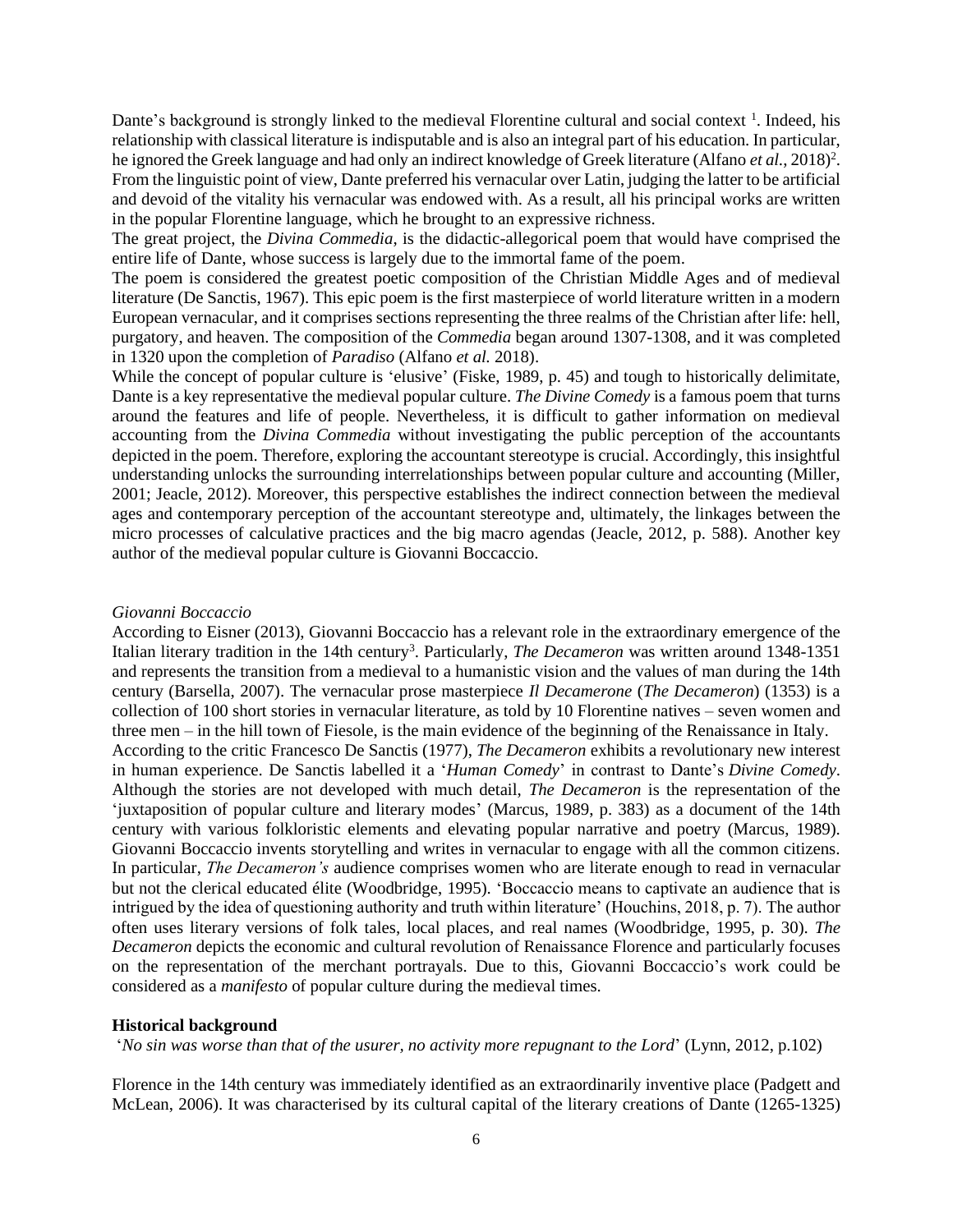and Boccaccio (1313-1375). In particular, with the influence of the works by Dante Alighieri, the Florentine dialect became established as the literary language *par excellence*.

The 13th-century *Florence*, called 'the butt of Dante's wrath in the Inferno, was a flourishing centre of commerce and mercantile trade in the scholastic period' (Ravenscroft, 2011, p. 94).

As Dante himself declares sardonically, however, this success was not built on virtue:

*Original Version* Inferno, XXVI:1–3 Godi, Fiorenza, poi che se'' sì grande che per mare e per terra batti l'ali, e per lo 'nferno tuo nome si spande!

*English Version* Be joyful, Florence, since you are so great that your outstretched wings beat over land and sea, and your name is spread throughout the realm of Hell!

This period directly follows the High Middle Ages (1001-1300) and extends to the first part of the Late Middle Ages (1301-1500) in the Anglo-Saxon tradition. The Late Middle Age partially coincides with the Italian Renaissance (1300-1600) (Adamo *et al.*, 2018).

The 14th century was increasingly dominated by the new merchant-banker elites because of the tremendous growth of the commercial activities during the XIII and XIV centuries. The growth of the merchant figure was combined with the Church's criticism of commerce and usury connected to their attitudes towards buying and selling goods or dealing with money (Gurevich, 1990).

The merchants' aim to enrich themselves was considered against the laws of God, and as shown in Dante's poem, he or she was not a producer but a reseller of real goods (Gurevich, 1990), a usurer, and, therefore, a sinner. However, with Boccaccio, the popular merchant figure was increasingly more reliable and the commercial man started to have an important role in the society (Gurevich, 1990).

According to Ferrante (2014), Dante portrayed himself as both a poet and a merchant in the Comedy, using 'the beauty and force of his language to guide his audience'. (Ferrante, 2014, p. 313).

Dante as a poet serves as a 'messenger between God and man', while as a merchant, he serves an important function for society, pointing out that his primary purpose is not self-enrichment. In fact, he travels through the universe on the 'ship of his wit' to acquire the most valuable goods available to man and bring them back to sell to his countrymen for their own good (Ferrante, 2014, p. 313). One of Dante's main lessons for the fourteen-century audience is that 'like politics and religion, trade is essential to the well-being of man in society, as long as it is practiced with a sense of public responsibility and not exclusively for personal gain' (Ferrante, 2014, p.313). His poetry is written into a linguistic vernacular accessible to the 'medieval common man' (Papio, 2009, p.6). Dante is aware that in a country like Italy, with no political unity during that time, the use of the language of 'his people' would reach a wider audience. In Florence, his poem would be read to the public like a 'lecture' (Papio*,* 2009, p.5). Among the others, Giovanni Boccaccio spent a lifetime studying Dante and 'the beauty of the Comedy's meanings' (Papio*,* 2009, p.5). Boccaccio's reality was different from his predecessor, Dante, and the audience he aimed was different from his mentor, Petrarch (Francesco Petrarca, 1304-1374)<sup>4</sup>. He invents storytelling and writes in the vernacular, engaging with the common citizens in a way that previous literature had not.

*The Accountant*

'*The merchant should always have his fingers stained with ink*' Messer Benedetto Alberti [1433] 1971, p.  $205^5$ .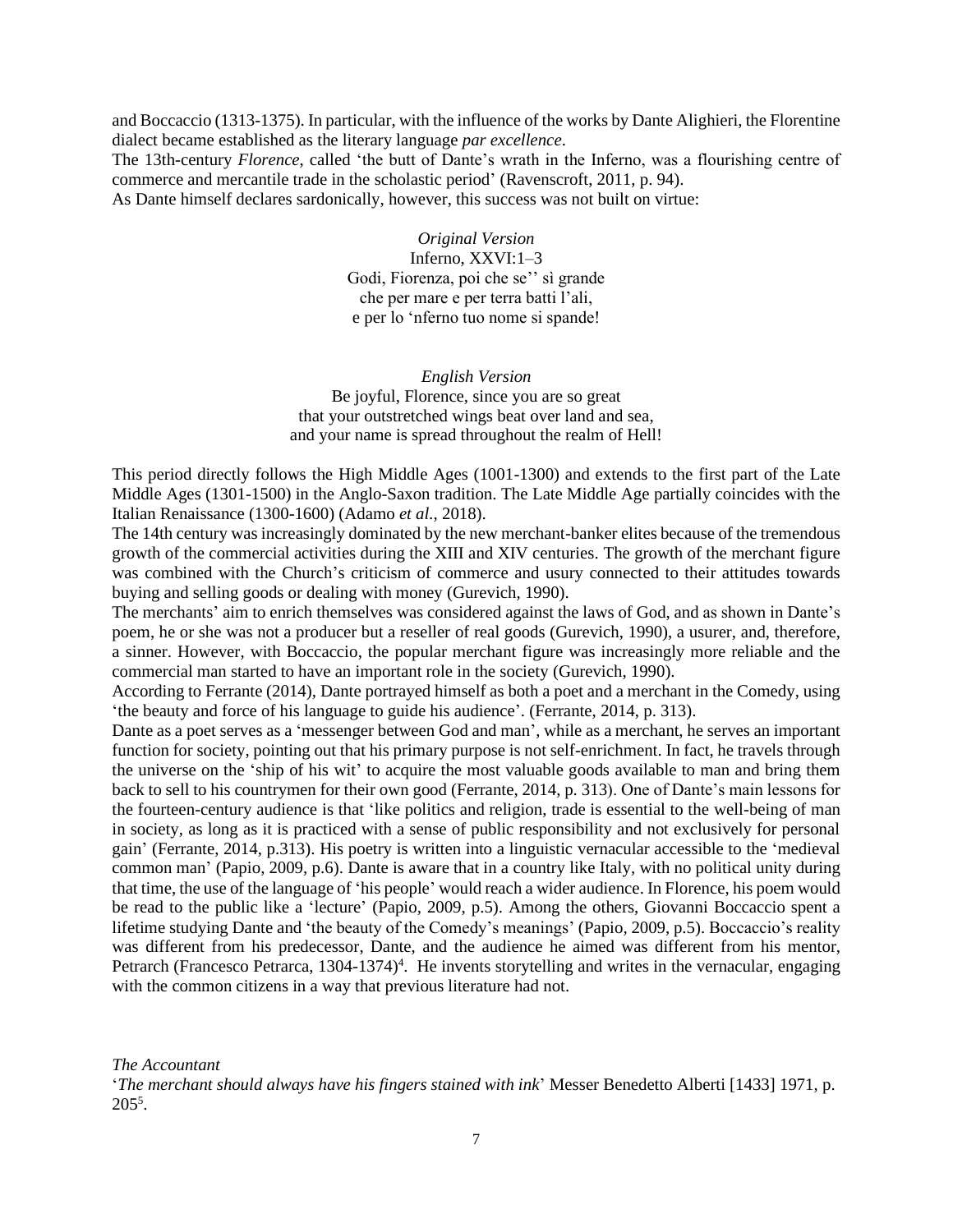*'What advantages does the Merchant derive from Book-keeping by double-entry? It is amongst the finest inventions of the human mind; every prudent master of a house should introduce it into his economy'.*  Goethe (1749-1832)<sup>6</sup>.

Double-entry bookkeeping was formally invented in late medieval Italy historical context, from a treatise written in 1494 by Luca Pacioli, a Franciscan friar and mathematician. Pacioli promoted the use of ledgers and once said that 'a person should not go to sleep at night until their debits and credits are equal' (Smith, 2013). Understanding how the figure of the accountant was associated before the 'official birth of the accounting' is important. Therefore, the rational of this research relies on the analysis of the popular perception of the accountant, exploring its role during the "embryonic" development of double-entry bookkeeping and within the Florentine context. Accordingly, this research focuses on the study of Dante's *Comedy* (1307–1313) and Boccaccio's *The Decameron* (1348–1351)*.* Particularly, as one of the main works of the Italian literature, the *Divine Comedy* mostly influenced the Italian identity, language, and culture.

Moreover, both literary works were written before Benedetto Cotrugli's *Libro de L' Arte dela Mercatura* (Sangster and Rossi, 2018), and Luca Pacioli's *Summa de Arithmetica Geometria Proportioni et Proportionalita*, and hence these works reflect element of that "embryonic" development. More specifically, the accountant or the 'accounting practitioners' in the 14th century were practically merchantbankers (Leão *et al.*, 2019). Sapori (1955) called the medieval merchant a '*ragioniere medievale*' ('the medieval accountant'). Sangster (2016), Littleton (1931), Lee (1972), and Martinelli (1974) show that bankers developed double-entry bookkeeping, because of their needs at the end of the XII century: 'This was the environment in which banks became indispensable and accounting 'came of age' (Sangster, 2016, p. 18). Therefore, the system emerged from the Italian banks in the XIII century and, before the middle of the XIII century, Italian merchants may have ultimately copied the system of double-entry bookkeeping from bankers (Sangster, 2016, p. 206). In particular, 'Florentines were extraordinary keepers of accounts' (Goldthwaite, 2015, p. 611) and Florentine merchants are cited in the literature and associated with this activity: Giovanni (or Giovanno) Farolfi and Company (1299-1300) and Renieri (or Rinieri) Fini and Brothers (1296-1305) (Lee, 1977). Dino Compagni (1255-1324) proclaimed that among the list of qualities that a 'true and honest merchant must have within himself' is 'to write well and not make mistakes in his accounts' (Goldthwaite, 015, p. 611). Accordingly, merchant-bankers and merchants are related to the contemporary accountant. Indeed, although accounting as a profession did not exist during medieval historical context, the accounting work in 13th-century *Florence* was undertaken by merchants and merchant-bankers.

Therefore, this research paper relies on a wide interpretation of the term accountant (Beard, 1994; Evans, 2009), looking at its different images available in medieval times and also including the figure of the merchant-banker (Buckmaster and Buckmaster, 1999).

#### **Research method**

#### *Research background*

This qualitative study explores the stereotype of the accountant in Florentine medieval popular culture (Parker, 1992, 1997, 2011; Bennett, 1996; Storey, 2006). A synchronic perspective of historical investigation through a 'cross-author' comparison is applied<sup>7</sup>.

The research consists of two phases: (1) categorisation of the accountant stereotype based on literature; (2) thematic analysis of *Divine Comedy* and *The Decameron*. Firstly, each author has independently reviewed previous accountant stereotype literature. Specifically, each article collected was in-depth and repeatedly read to focus on the semantic meaning of the statements related directly and indirectly to the accountants (Katz, 1966). The selected statements relied on the stereotypical perception of the accountant. Column 3 of Table 1 provides examples of these statements. Subsequently, the authors have cross-analysed the articles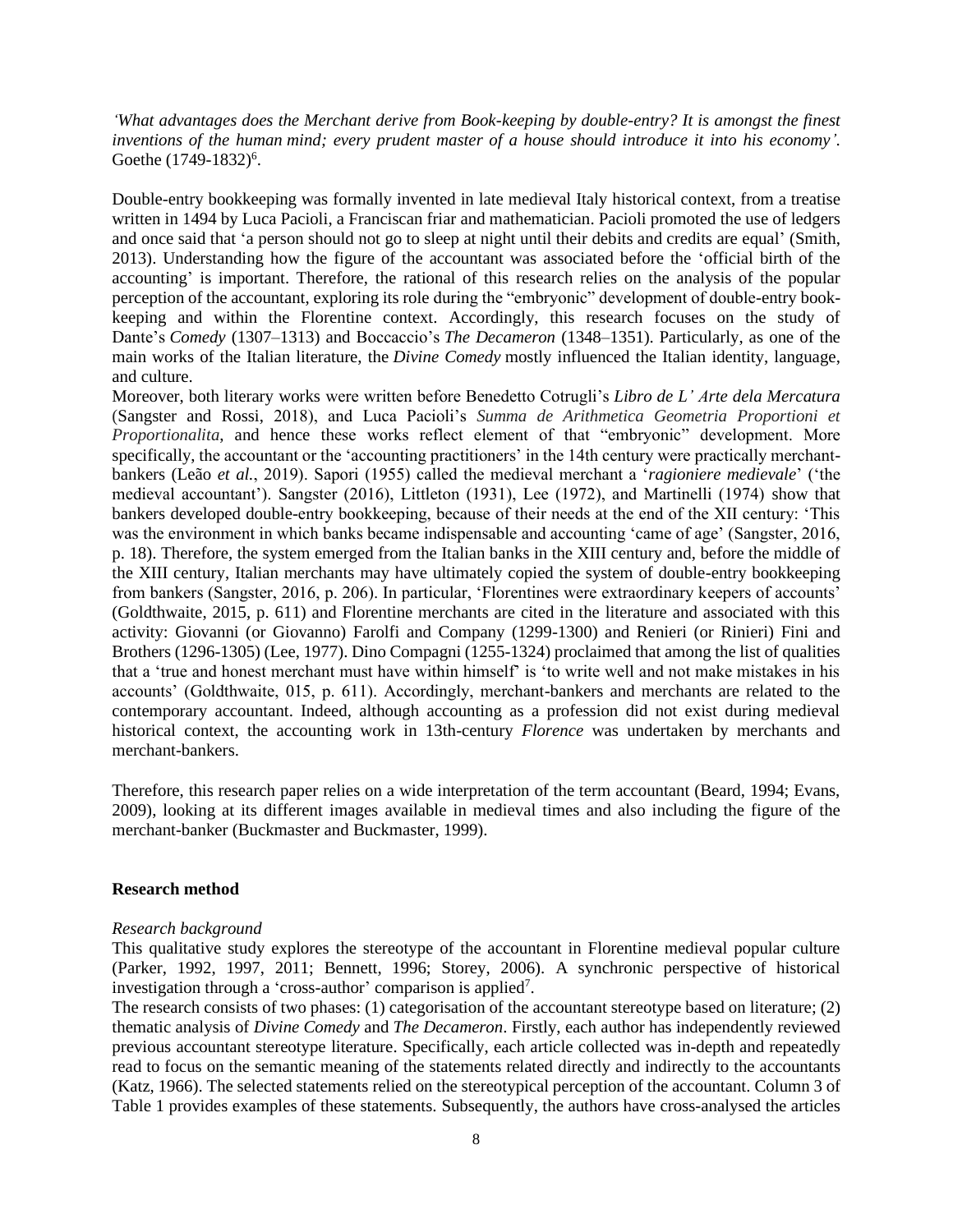by comparing the categorisation developed independently, reaching a uniform consensus. Another anonymous external researcher has independently undertaken the same process to enrich the internal validity of this research. Minor revisions have been implemented.

Arguably, this process of categorisation relies on the accountants' features-based conceptual stereotyping. In line with Richard *et al.* (2015), we initially categorised the accountant stereotypes based on the level of positive or negative perception. This 'first-order' categorisation consists in assigning a rating scale on the overall depiction of the accountant stereotype in literature. Particularly, we identified five levels of 'firstorder' categorisation to identify the different nuances in the accountant stereotypes: negative (1), *quasi* negative (2), mixed (3), *quasi* positive (4), and positive (5). Then, we assigned a rating for each level, from a scale of 1 to 5, respectively. Accordingly, literature on the accountant stereotype shows mixed evidence. The results are shown in Table 1.

| Paper(s)                        | <b>Accountant Stereotype</b><br>(First-order categorisation) | Source of evidence                                                                                                                                                                                                                                                                                             |
|---------------------------------|--------------------------------------------------------------|----------------------------------------------------------------------------------------------------------------------------------------------------------------------------------------------------------------------------------------------------------------------------------------------------------------|
| Baldvinsdottir et al.<br>(2009) | Positive                                                     | 'Responsible and rational person', 'an instructed action man'                                                                                                                                                                                                                                                  |
| Beard (1994)                    | Quasi-positive                                               | 'Comically inept'; 'dysfunctional misfits', 'professional', 'at times criminal<br>experts'                                                                                                                                                                                                                     |
| Bougen (1994)                   | Mixed                                                        | 'Dull but trustworthy', 'humourless', 'unexciting', 'creative and imaginative'                                                                                                                                                                                                                                 |
| Boys (1994)                     | Mixed                                                        | 'Stocky, broad-shouldered, wiry little fellow'; 'clever accountant'; 'pretty good<br>accountant'; 'articled clerk'; 'dull at first'; 'nice and clean'                                                                                                                                                          |
| Carnegie and Napier<br>(2010)   | Negative                                                     | 'Good at numbers, bad at words', 'dull, boring and colourless', 'pedantic',<br>'shabby', 'excessively fixated with money'                                                                                                                                                                                      |
| Carnegie and Napier<br>(2013)   | Negative                                                     | 'No longer honest and trustworthy', 'accountants had never lived up to their<br>lofty rhetoric', 'public servant'                                                                                                                                                                                              |
| DeCoster and Rhode<br>(1971)    | Positive                                                     | 'Higher personality profiles when compared to samples of salesmen, bank<br>managers, business executives, city school superintendents, architects and<br>military officers'; 'sociability, self-acceptance, socialisation, self-control, good<br>impression, psycho-logical-mindedness and flexibility scales' |
| Dimnik and Felton<br>(2006)     | Mixed                                                        | 'Dreamer', 'plodder', 'eccentric'; 'hero', 'villain'                                                                                                                                                                                                                                                           |
| Evans and Jacobs<br>(2010)      | Negative                                                     | 'Bushman'; 'greedy, stunted and unhealthy'; 'capitalist'                                                                                                                                                                                                                                                       |
| Ewing et al. (2001)             | Positive                                                     | 'Casual', 'family-oriented', 'sporty'                                                                                                                                                                                                                                                                          |
| Felton et al. (2008)            | Negative                                                     | 'Unethical conduct'; 'greedy'; 'callous, devious, and impatient for success'                                                                                                                                                                                                                                   |
| Fisher and Murphy<br>(1995)     | Negative                                                     | 'Extremely boring', 'untrustworthy sharks', 'money launderers', 'book<br>fiddlers'<br>'Economical with the truth', 'bores or nerds'                                                                                                                                                                            |
| Hoffjan $(2004)$                | Negative                                                     | 'Inflexible', 'passive', 'uncreative', 'humourless', 'envious', 'dissociated',<br>'ascetic corporate-person'                                                                                                                                                                                                   |
| Jacobs (2003)                   | Positive                                                     | 'Competent and respectable accountants' and 'gentlemen of professional<br>standing' (citing Walker, 1988)                                                                                                                                                                                                      |
| Jacobs and Evans<br>(2012)      | Mixed                                                        | 'Bourgeois man', 'accountant as a hero', 'accountant as a villain', 'necessary<br>evil', 'contaminated with cash'                                                                                                                                                                                              |
| Jeacle (2008)                   | Positive                                                     | 'A colourful persona', 'trendy and sociable trainee', 'happy smiley people'<br>'Largely masculine image'; 'lonely individual'; 'confused, frustrated, and<br>alone'                                                                                                                                            |
| Kyriacou (2004)                 | Quasi-negative                                               | 'Intelligent, with some notion of creativity', 'total commitment to the job in<br>hand'                                                                                                                                                                                                                        |
| Leão et al. (2019)              | Quasi-positive                                               | 'Work orientated'<br>'Modest'; 'on-the-job trained practitioner'; 'uncreative', 'conservative', and<br>'unenergetic'; 'honest financial manager'; 'servant of the capitalist (i.e.<br>merchant)'; 'warm and sentimental'                                                                                       |

*Table 1. Accountant Stereotype in the Literature: First-Order Categorisation\**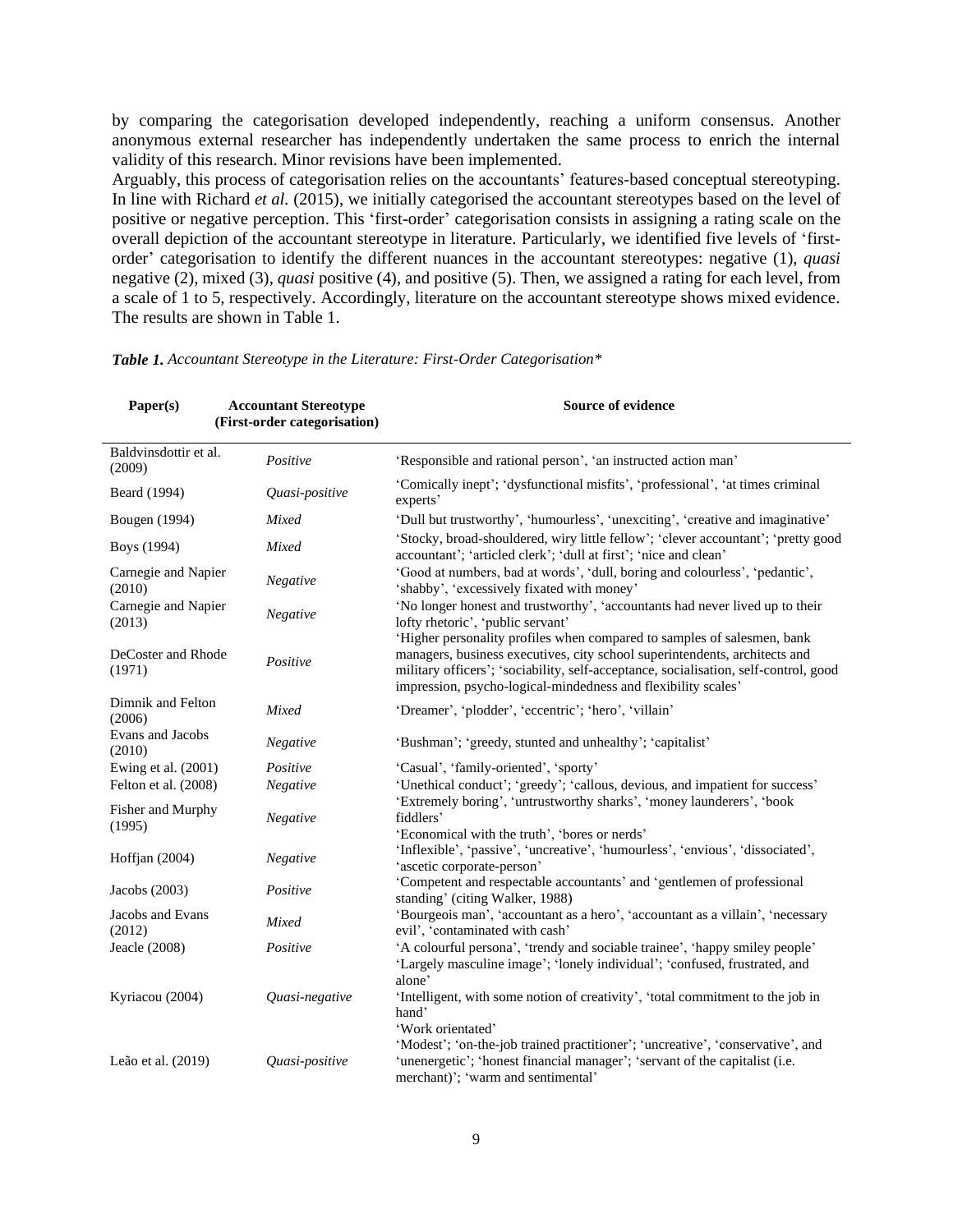| Lee $(2004)$            | Positive        | Professionals have what Bourdieu called habitus or the habit of shared beliefs<br>and dispositions that generate the economic, cultural, and social capital                                                                                                                                 |
|-------------------------|-----------------|---------------------------------------------------------------------------------------------------------------------------------------------------------------------------------------------------------------------------------------------------------------------------------------------|
| Miley and Read (2012)   | Quasi-negative  | necessary to maintain their power in society through time'<br>'Dull and boring'; 'risk averse, cautious person'; 'likely to approach money<br>management in a cautious, risk averse way'                                                                                                    |
| Robert (1957)           | Positive        | 'Steady, cautious, proficient in arithmetic, and with a disposition towards the<br>prosecution of its higher branches'                                                                                                                                                                      |
| Smith and Jacobs (2011) | <b>Negative</b> | 'Hero', 'professional man', 'the main character in a best-selling novel'<br>Object of satire', 'servant of capitalism', 'accounting as an instrument of<br>oppression', 'cultural intermediaries', 'status symbols', 'scandal makers'                                                       |
| Smith and Briggs (1999) | <b>Negative</b> | 'Calculating', 'male-dominated profession', 'nerd', 'lonely and dysfunctional<br>character', 'antisocial', 'prudent', 'conservative'                                                                                                                                                        |
| Stacey (1958)           | <b>Negative</b> | 'People with professional competence but unrestrained emotions'; 'a villain'<br>A mathematical huckster'; 'a demi-god of the calculus'; 'a man endowed with<br>an infinite capacity for evil';<br>'a man to prefer the desk of an assistant manager, that is an insult'; 'too<br>ambitious' |
| <b>Walker</b> (1995)    | Quasi-negative  | 'Hero'; 'he's only an accountant! What is an accountant? A kind of inferior<br>lawyer<br>I believe.<br>'Indefinitely attractive'; 'no more arduous and thankless occupation can be<br>found than that of the professional accountant'; 'victim'                                             |

Source: authors' elaboration

\*(1) Negative, (2) Quasi-negative, (3) Mixed, (4) Quasi-positive, (5) Positive

Categorizing accountant stereotypes relying on the positive, i.e., "*statements beneficial to the accountant"*, and negative, i.e., "*statements detrimental to the accountant*" (Richardson *et al.*, 2015, p. 8), perception level was necessary, however the first-order categorisation triggered the need of a deeper sub-classification of the literature, as accountant stereotypes have multiple facades, and with slightly different connotations. Thereby, we developed a second-order categorisation to enlighten the main accountant stereotypes, drawing on, and adapting the conceptual framework of the sub-categorisation proposed by Richardson *et al.* (2015). The second-order categorisation was performed by inspecting the narrow features of the different first-order categories identified. In particular, we analysed line-by-line the content of each paper, to identify common characteristics of accountants' stereotypes within each paper, by considering the words with the narrow semantic meaning (i.e., prudent and cautious). For instance, Dimnik and Felton (2006) associate the accountant to a 'hero' and 'eccentric'; Jacobs and Evans (2012) associate the accountant to a 'bourgeois man', 'hero'; Robert (1957) considers the accountant a 'steady, cautious, proficient in arithmetic, and with a disposition towards the prosecution of its higher branches', and a 'hero'; Walker (1995) states 'Hero […] he's only an accountant! What is an accountant? A kind of inferior lawyer? Consistently, we have identified the "Accountant as a hero" category (see Table 3). The eight second-order categories or main perceptions of the accountants inductively identified are the following:

- (1) Accountant as a hero;
- (2) Accountant as servant of capitalism;
- (3) Accountant as a dishonest person, excessively fixated with money/cash;
- (4) Accountant as a villain/evil;
- (5) Accountants as professionals and gentlemen, work- and family-oriented;
- (6) Accountant as excessively rational, prudent, and risk-averse;
- (7) Accountant as dull, boring, and uncreative;
- (8) Accountant as a colourful persona, warm, and emotional.

Table 2 shows the papers that refer to each *ex-post* identified category.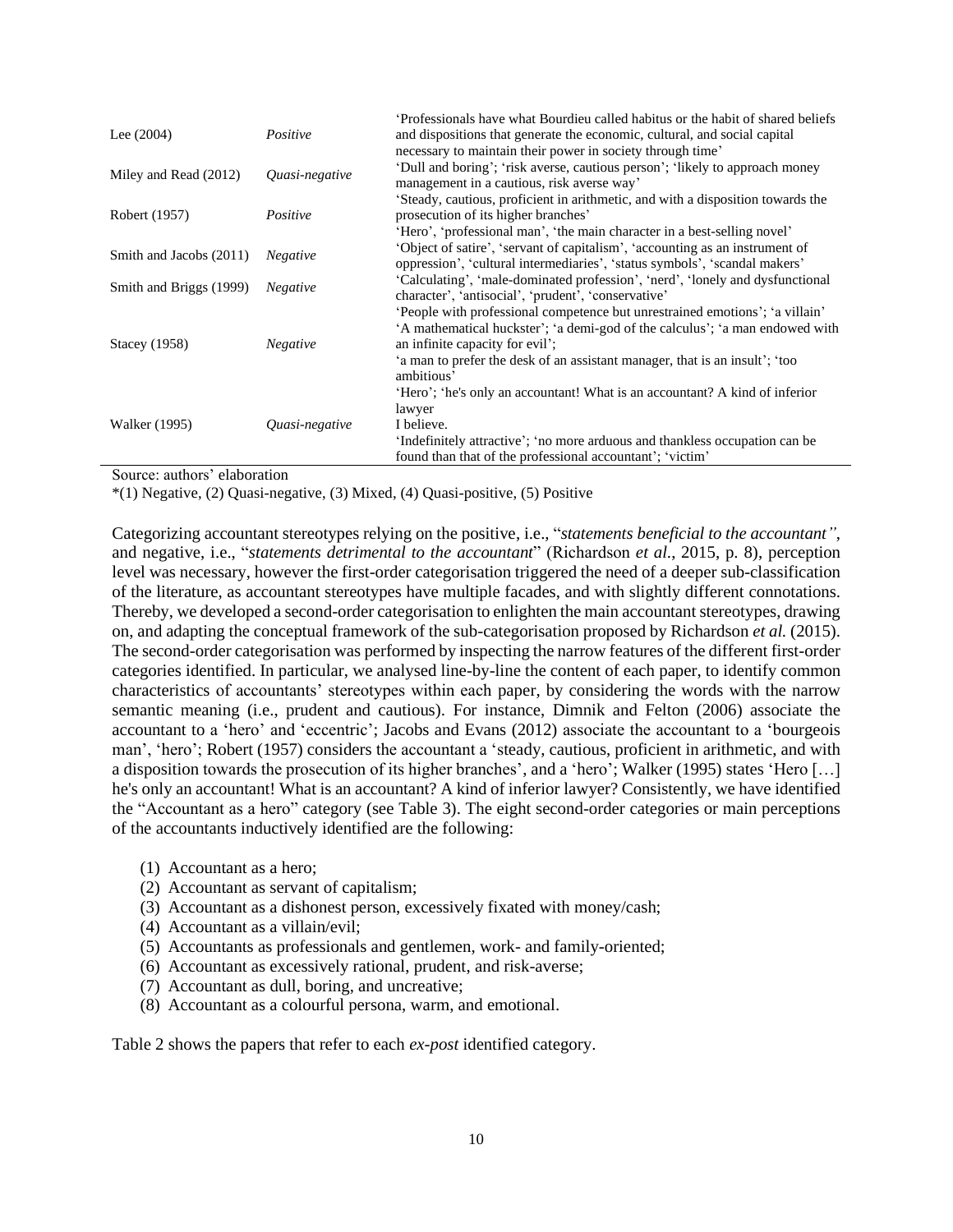| <b>Accountant Stereotype</b><br>(Second-order categorisation)                  | Paper(s)                                                                                                                                                                                       |
|--------------------------------------------------------------------------------|------------------------------------------------------------------------------------------------------------------------------------------------------------------------------------------------|
| $(1)$ 'Accountant as a hero'                                                   | Dimnik and Felton (2006); Jacobs and Evans (2012); Robert (1957); Walker<br>(1995)                                                                                                             |
| (2) 'Accountant as servant of capitalism'                                      | Evans and Jacobs (2010); Leão et al. (2019); Lee (2004); Smith and Jacobs<br>(2011)                                                                                                            |
| (3) 'Accountant as a dishonest person,<br>excessively fixated with money/cash' | Carnegie and Napier (2010); Carnegie and Napier (2013); Felton et al.<br>$(2008)$ ; Fisher and Murphy $(1995)$ ; Evans and Jacobs $(2010)$ ; Miley and<br>Read (2012); Smith and Jacobs (2011) |
| (4) 'Accountant as a villain/evil'                                             | Dimnik and Felton (2006); Jacobs and Evans (2012); Stacey (1958)                                                                                                                               |
| (5) 'Accountants as professionals and<br>gentlemen, work and family oriented'  | DeCoster and Rhode (1971); Ewing et al. (2001); Kyriacou (2004); Jacobs<br>(2003); Leão et al. (2019); Lee (2004); Robert (1957)                                                               |
| (6) 'Accountant as excessively rational,<br>prudent and risk averse'           | Baldvinsdottir et al. (2009); DeCoster and Rhode (1971); Miley and Read<br>(2012); Robert (1957); Smith and Briggs (1999); Stacey (1958)                                                       |
| (7) 'Accountant as dull, boring and                                            | Bougen (1994); Boys (1994); Carnegie and Napier (2010); Fisher and                                                                                                                             |
| uncreative'                                                                    | Murphy (1995); Hoffjan (2004); Leão et al. (2019); Miley and Read (2012)                                                                                                                       |
| (8) 'Accountant as a colourful persona,<br>warm and emotional'                 | Dimnik and Felton (2006); Jeacle (2008); Leão et al. (2019)                                                                                                                                    |
| annos outros del continu                                                       |                                                                                                                                                                                                |

#### *Table 2. Accountant Stereotype: Second-Order Categorisation*

Source: authors' elaboration.

Notably, same scholars and researchers found different perceptions on accountants based on different contexts and different times of investigation (for example, Evans and Jacobs, 2010 analyse the stereotype of the accountant in the Australian cultural identity from 1896-2002, showing a negative perception - 'Bushman', 'greedy, stunted and unhealthy', 'capitalist'; Jacobs and Evans, 2012 explore the stereotype of the accountant, analysing a different context -i.e. Beatles' lyric from 1963-1969-and they find a mixed perception of the accountant, depicted as a 'hero' and a 'villain'). This evidence explains: (1) the complexity of the public perception of the accountant; (2) the reliance of stereotypes on the social, political, economic, and cultural contexts; and (3) how accountant stereotypes constitute an interesting research topic for continuous and prolific investigations in accounting history arena. Referring to the third point, historians believe research should focus on the early ages (Carnegie and Napier, 1996) and investigate the picture of the medieval merchant-banker and merchant and on their accounting activities (Buckmaster and Buckmaster, 1999). In particular, recent studies in accounting history (AH) started to extend this scope by widening methodologies and research questions, connecting to other disciplines, and thus shifting their focus from traditional research on accounting and bookkeeping practices (Miller *et al.*, 1991; Miller and Napier 1993).

Apart from studies examining contexts in which accounting operates, literary texts contribute to exploring social practices, including accounting, showing how accounting and business are portrayed, and contributing to understanding how literature contributes in shaping a country's cultural identity (Evans and Jacobs, 2010). In line with the research stream, this paper aims to explore the stereotype of the accountant in the medieval popular culture and deepen our understanding of the development of the accountant stereotypes in relation to the cultural, social, economic and political Florentine context of the 14th century.

#### *Thematic analysis*

We performed a reflexive thematic analysis of the *Divine Commedia* and *The Decameron* to investigate the connotations associated with the popular accountant stereotype in the 14th century, which involves the indepth study of qualitative data to investigate research questions related to people's experiences, views and perceptions, and representations of a given phenomena. We chose this method as it is theoretically flexible (Boyatzis, 1998; Attride-Stirling 2001, Braun and Clarke, 2013). More specifically, we adopt a latent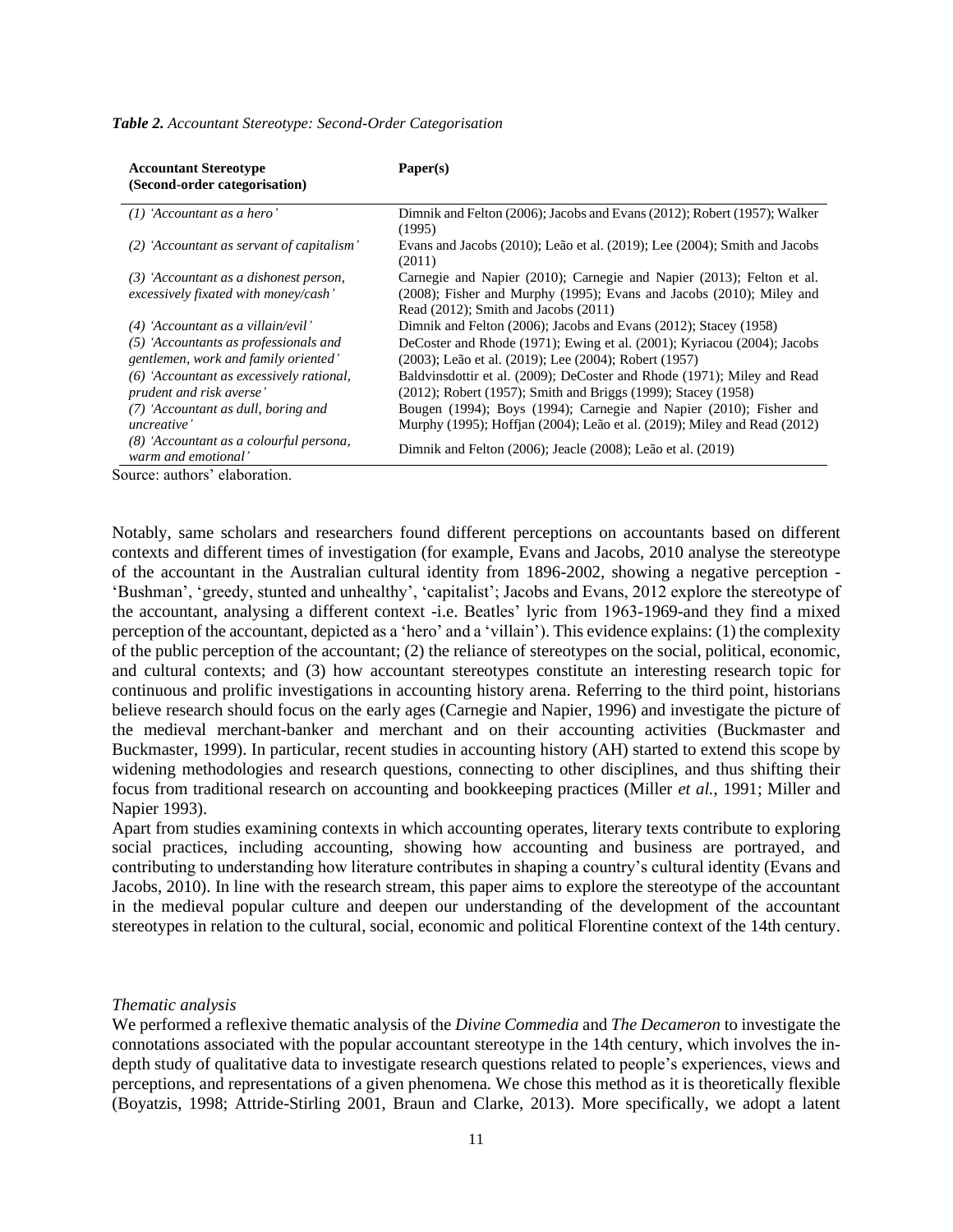approach, where theme development reports concepts and assumptions underpinning the data, and which strictly relies on the "*ideas, assumptions, and conceptualizations — and ideologies — that are theorized as shaping or informing the semantic content of the data*", to connect the perceptions associated to the popular accountant stereotype in the 14th century by cross-author comparing Dante Alighieri and Giovanni Boccaccio (Braun and Clarke, 2019, p. 13). We then follow a systematic process to analyse themes in the *Divine Comedy* and *The Decameron*. Firstly, the *familiarisation* of the complete literary works is performed by reading and rereading texts in their original language to become immersed and intimately familiar with their content and noticing salient themes to deepen analysis to a second-degree exploration We selected key statements and features, such as 'Money launderers', 'excessively fixated with money', 'untrustworthy sharks', 'contaminated with cash' (see Column 3 of Table 3).This phase is aimed at generating codes to enhance reliability of our research. The Divine Comedy Cantos and *The Decameron novellas* were stored and organised following coding guidelines from formally grounded theoretical procedures (Braun and Clarke, 2006), by analysing each *canto* and tale on line-by-line basis through an inductive approach (Parker and Roffey, 1997). We identified the initial codes through open coding, such as "Accountant as a dishonest person, excessively fixated with money/cash" (see Column 2 of Table 3). A comparative method of qualitative data analysis is then adopted in the cross-coding process to connect the interpretations of texts to a specific category of codes identified in the analysis, such as 'negative', 'quasi-negative', 'mixed', 'quasi-positive', and 'positive' (see Column 1 of Table 3) (Silverman, 1993). Table 3 presents the accountant stereotype categorisation by the statements associated to first-order and second-order categories and themes identified.

| <b>Accountant Stereotype</b>  |                                                                             |                                                                                                                                                                                      |  |  |
|-------------------------------|-----------------------------------------------------------------------------|--------------------------------------------------------------------------------------------------------------------------------------------------------------------------------------|--|--|
| First-Order<br>Categorisation | Second-Order<br>Categorisation                                              | <b>Statements and features</b>                                                                                                                                                       |  |  |
| Negative<br>(I)               | Accountant as a dishonest<br>person, excessively fixated<br>with money/cash | with<br>launderers',<br>'excessively<br>fixated<br>'Money<br>money',<br>'untrustworthy sharks', 'contaminated with cash'                                                             |  |  |
|                               | Accountant as a<br>villain/evil                                             | 'Accountant as a villain', 'necessary evil', 'criminal experts',<br>'unethical', 'a man endowed with an infinite capacity for evil'                                                  |  |  |
| Quasi-negative<br>(2)         | Accountant as a servant of<br>capitalism                                    | 'Servant of the capitalist (i.e. merchant)', 'public servant',<br>'capitalist'                                                                                                       |  |  |
|                               | Accountant as dull,<br>boring, and uncreative                               | 'Dull'; 'humourless'; 'unexciting'; 'bores or nerds'; 'good at<br>numbers, bad at words'; 'colourless'; 'extremely boring';<br>'antisocial': 'nerd'                                  |  |  |
| Mixed<br>(3)                  | Accountant as excessively<br>rational, prudent, and risk<br>averse          | 'Rational person', 'conservative', 'risk averse, cautious person',<br>'calculating', 'prudent', 'conservative', 'people with unrestrained<br>emotions', 'a demi-god of the calculus' |  |  |
| Quasi-positive<br>(4)         | Accountant as a colourful<br>persona, warm and<br>emotional                 | 'A colourful persona', 'trendy and sociable trainee', 'happy smiley<br>people', 'warm and sentimental', 'Dreamer'                                                                    |  |  |
| (5) Positive                  | Accountant as a hero                                                        | 'Hero'; 'an instructed action man'; 'higher personality profiles<br>when compared to samples of salesmen, bank managers, business                                                    |  |  |

*Table 3. Accountant Stereotype Categorisation*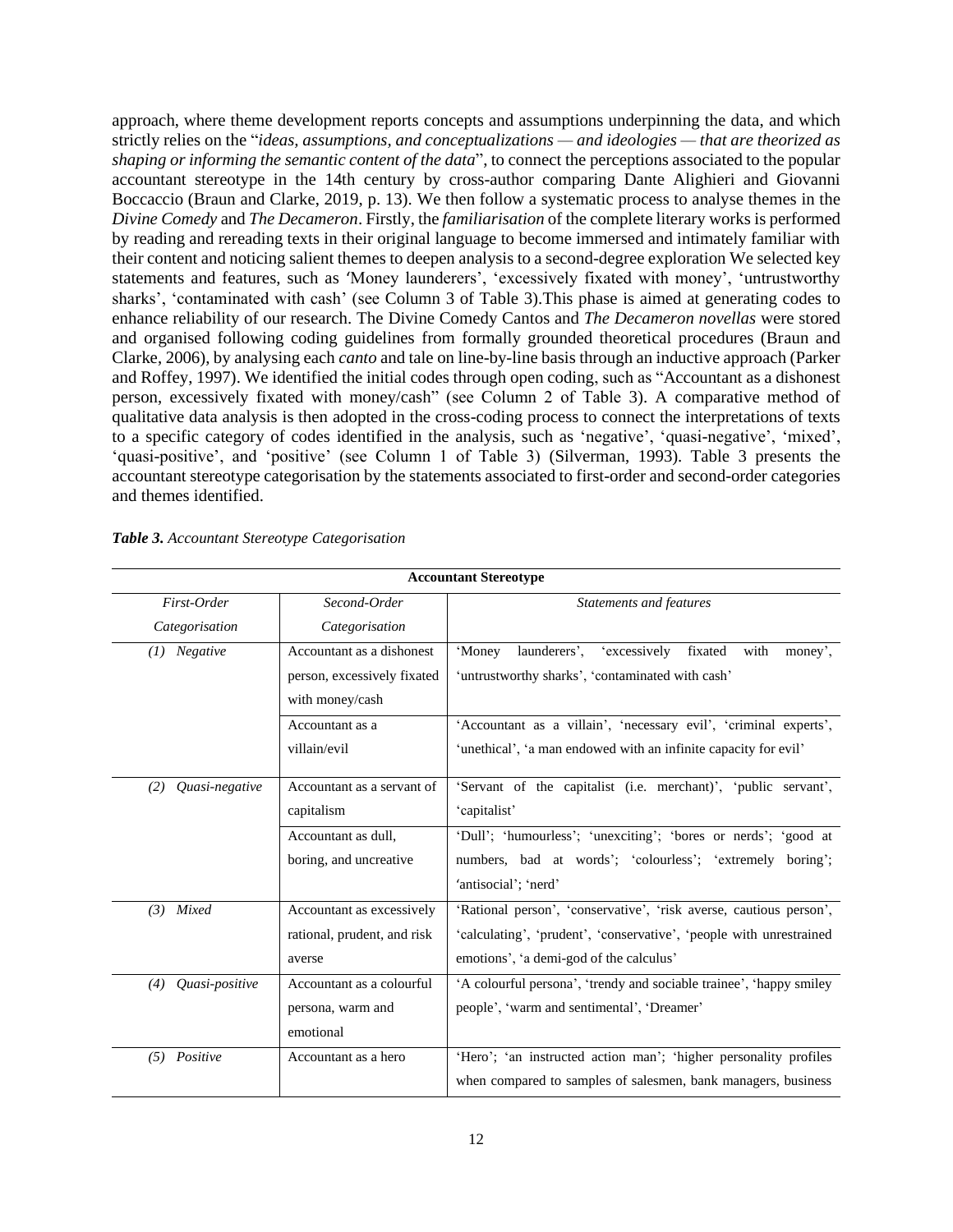|                     | executives, city school superintendents, architects and military       |
|---------------------|------------------------------------------------------------------------|
|                     | officers'; 'sociability, self-acceptance, socialiastion, self-control, |
|                     | good impression, psycho-logical-mindedness and flexibility scales'     |
| Accountants as      | 'Responsible and rational person', 'an instructed action man', 'good   |
| professionals and   | impression', 'competent and respectable', 'total commitment to the     |
| gentlemen, work and | job in hand', 'gentlemen of professional standing', 'family-           |
| family oriented     | oriented'                                                              |

Source: authors' elaboration.

Specifically, the two co-authors coded latently both literary works, first working independently in the early part of this phase and subsequently more collaboratively. Earlier familiarisation discussions informed consensus coding, but their emphasis was on generating an extensive assortment of codes to discuss and refine and to build themes from (Braun and Clarke, 2006). Moreover, the presentation of the early versions of the paper in the international accounting history conferences has helped in the editing and refinement of the codes and themes. The *constructing themes* phase is conducted by intersecting texts of both literary works, feedback from accounting history researchers and subjectivity. Indeed, we examined the codes and collated the texts to identify the most meaningful potential themes for the research purpose. The *revising*  and *defining themes* phases were undertaken independently by each author to ensure that themes selected comprehensively capture meaningful concepts about the accountant stereotypes and, consequently, to enrich the internal validity of the analysis. Minor revisions have been implemented. The final phase was aimed at categorising the values associated with the popular accountant stereotypes in the 14th century. The description of the different steps carried out, from the *familiarisation* to the final phase, aims to ensure the consistency of our study. Although these phases are sequential, a recursive process, which involves moving back and forth between different phases, is adopted in the analysis (Braun and Clarke, 2019).

#### **Analysis**

This section presents the analysis and discussion of the research. In particular, subsection 1 focuses on the key findings of the Divine Comedy's analysis. Subsection 2 shows the analysis of the Decameron. Subsection 3 summarises comparatively the key findings of this study.

#### *Divine Comedy*

Dante's masterpiece is a three-volume work, written in Italian and set in the year 1300, when the author was 35 years old, '*in the middle of our mortal life*' 8 . In the *Divine Comedy*, Dante records his visionary journey through three canticles: the hell, purgatory, and heaven. Each canticle is divided into thirty-three Cantos, symbolizing the Trinity, which together with the prefatory Canto of *The Inferno* reach one hundred Cantos, a symbolically "perfect" number (Alighieri and Ciardi, 2001, p. 2). Through the depths of Hell (*Inferno*) and upwards along the *Purgatorio*, exploring the political, ethical, and religious issues of his time, Dante (the pilgrim) is guided by the classical poet Virgil (the *maestro*). Whilst, during his ascendance in the *Paradiso*, Dante is guided by Beatrice into the celestial paradise, where love, truth, and beauty are connected to his great vision of the Christian revelation. Dante's *Commedia* represents a poem of moral, religious and literary importance, and of a great political, social and economic resonance (Ferrante, 2014). After a thorough analysis of the whole poem, we focused on Canto XVII (Violence against Art. Usurers), where Dante mentions '*i galantuomini'* (the gentlemen), who are viewed as people with an orderly and clean appearance. Although these individuals appear to be positive characters, acting as gentlemen with an honest-looking human aspect, they are metaphorically described by Dante as *monsters*. Their bust is divided from the other part of the body by a snake. They are represented by *Gerione*, a beast placed in the lower half of hell, with three faces, three mouths and three bodies. As the fraudulent and the heretical, '*i galantuomini*' are accused of being excessively *rational*, but their accusation is *usury*.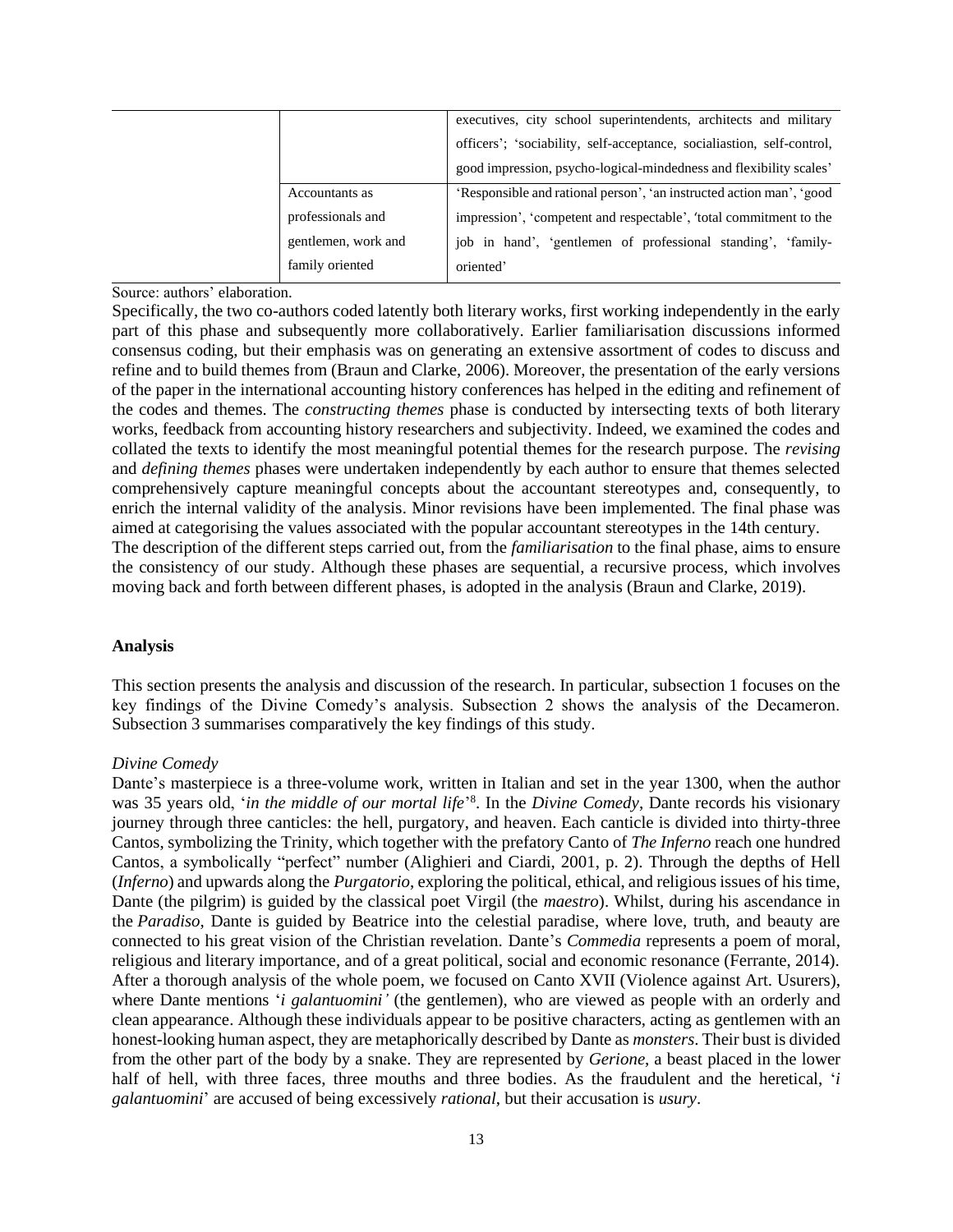*Original Version* Canto XVII, Inferno, 1-15, 97-99 *Ecco la fiera con la coda aguzza, che passa i monti e rompe i muri e l'armi! Ecco colei che tutto'l mondo appuzza!'. Sì cominciò lo mio duca a parlarmi; e accennolle che venisse a proda, vicino al fin d'i passeggiati marmi. E quella sozza imagine di froda sen venne, e arrivò la testa e'l busto, ma 'n su la riva non trasse la coda. La faccia sua era faccia d'uom giusto, tanto benigna avea di fuor la pelle, e d'un serpente tutto l'altro fusto; due branche avea pilosse insin l'ascelle; lo dosso e'l petto e ambedue le coste dipinti avea di nodi e di rotelle.*

*e disse: 'Gerion, moviti omai: le rote larghe, e lo scender sia poco; pensa la nova soma che tu hai'.*

*English Version*  The Seventh Circle. The Third Ring *Behold the wild beast with the pointed tail, Who cleaves the hills, and breaketh walls and weapons, Behold him who infecteth all the world. Thus unto me my Guide began to say, And beckoned him that he should come to shore, Near to the confine of the trodden marble; And that uncleanly image of deceit Came up and thrust ashore its head and bust, But on the border did not drag its tail.*

> *And said: "Now, Geryon, bestir thyself; The circles large, and the descent be little; Think of the novel burden which thou hast." Translation in English: Bausi, 2017*

Geryon's face is labelled by Dante as *hypocrisy*, the honest-looking human aspect presented by Geryon's countenance must be a facade, with a 'mask of disingenuousness that countenances the very corruption', the 'under the table activity' developed with a lion's 'manner predatory', 'a goose whiter than butter' and a 'pregnant sow', which hints at money that breeds (Canto XVII, Inferno 60-65) (Nohrnberg, 1996, p. 138). Dante notices that all the usurers hung from the neck a distinctive pouch ('*Che dal collo a ciascun pendea una tasca'*, Canto XVII, Inferno, 55).

The pouch of each usurer is depicted with the colours and symbols of the belonging family, and it contains the list of the creditors '*tasca cum libro*' (Sermonti, 2004, p. 314). The vast number of the usurious 'crowd'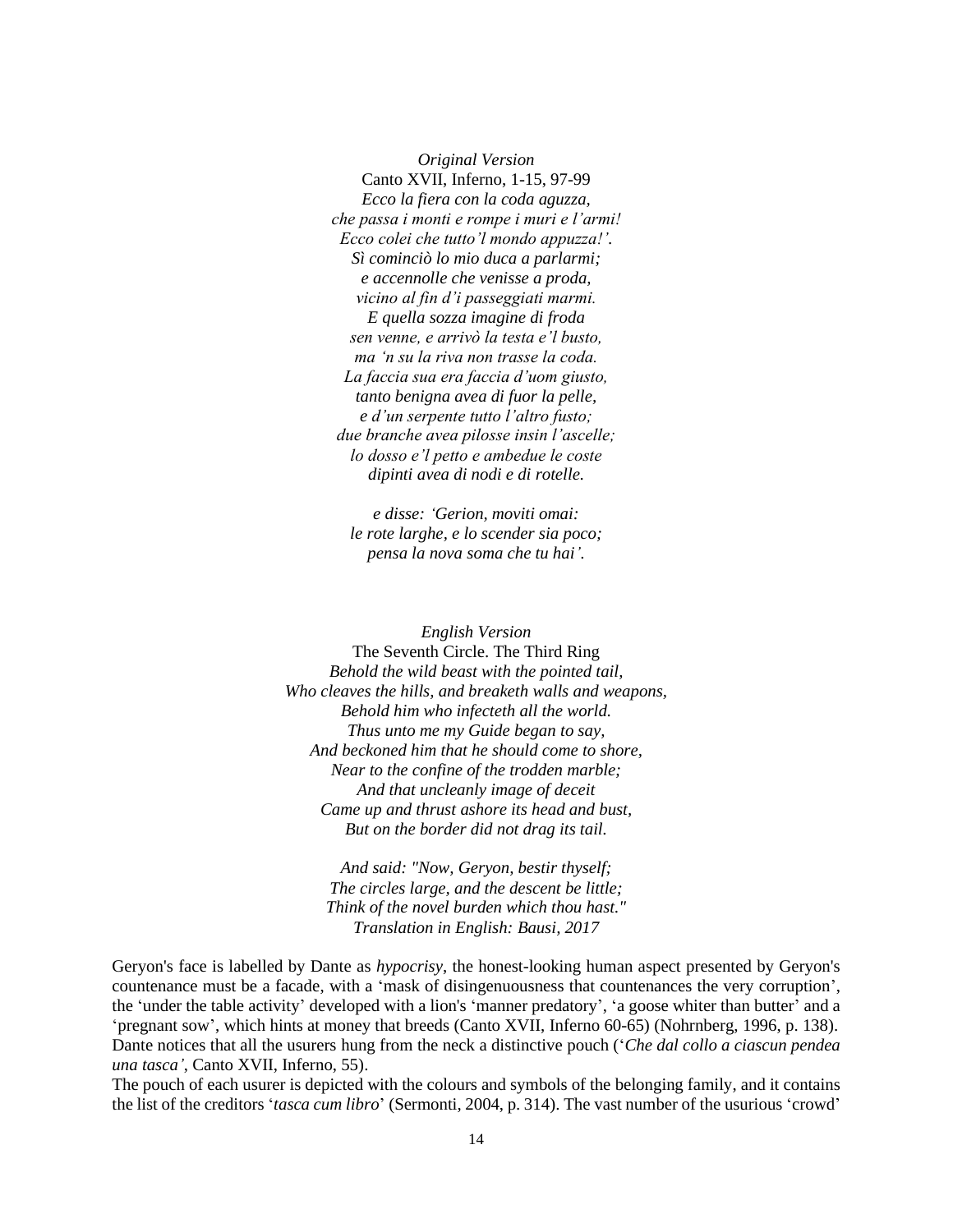mentioned from Dante are indeed Florentine families (Ravenscroft, 2011, p. 95). In particular, Virgil could recognise the Gianfigliazzi's family coat of arms:

> Inferno 17, 59-60 *in una borsa gialla vidi azzurro che d'un leone avea faccia e contegno* Hell 17, 59-60 *Upon a yellow pouch I azure saw That had the face and posture of a lion*

The Gianfigliazzi were the Florentine bankers that Dante placed in the circle of the usurers; however, their usury ratio was lower than ratios practiced by the other usurers. In fact, the interest ratios applied by the Florentine families in the 1300s reached 266.66% (Sermonti, 2004, p. 315). Dante ethically accuses all the merchant-bankers and applied upon them the negative stereotype of the medieval Florentine people. The 'medieval accountants' are prejudged to speculate and devote themselves to *money* and *material objects*. The author depicts and accuses them in the name of the Florentine people as '*violenti contro l'arte*' (*violence against art)*, since they are dishonestly practicing their profession and their job, violating a Biblical precept:

#### Genesis 3:19

#### *By the sweat of your brow you will eat your food until you return to the ground, since from it you were taken; for dust you are and to dust you will return.*

Therefore, Dante's arguments on usurers are presented from the labour and the industry perspective and connected to 'social justice' and Christian values (Ravenscroft, 2011, p. 105-106).

The usurer ('*the one with the money*') in the Divine Comedy is also depicted as a '*quasi*-*fraudulent*' character as in Rossetti's words: 'the mere location of the usurers at the far edge of circle seven and close to the void leading to circle eight is enough to ascribe usury with a quasi-fraudulent character' (Ravenscroft, 2011, p.106 quoting Rossetti, 1889). The '*proto-capitalist*' merchant-bankers are usurers' ghosts, located in the extreme margin of the seventh circle (Balducci, 2016, p. 148), negotiating between violence and fraud (Nohrnberg, 1996, p. 134). This depicture mirrors the medieval Florentine popular stereotype of 'accountants', viewed as so '*fixated with money*', so much so that they are enslaved by their own money.

Hence, Dante Alighieri illustrates the negative stereotype of the medieval 'accountant', through the figure of the merchant-banker, and this perception is consistent with other studies on the accountant in popular culture (De Coster *et al.*, 1971; Cory, 1992; Beard, 1994; Bougen, 1994; Dimnik and Felton, 2006; Miley and Read, 2012). According to our second-order categorisation of the literature, Dante 's perception of the 'accountant' is associable to the contemporary classifications of the accountant stereotype from the literature as a '*servant of capitalism*', a '*dishonest person, excessively fixated with money*', a '*villain and evil*', and to an '*excessively rational*' person. This association is based on the statements and features adopted by Dante to portray the figure of the '*gentlemen*'. The medieval 'proto-capitalist' 'accountant' is excessively rational and obsessed with money and material objects He is pictured as a usurer, who practices his profession/job dishonestly, violating the Christians values, and as a *quasi*-*fraudulent* character, 'motivated by the desire for illicit monetary gain' (Ravenscrof, 2011, p.98). By attributing a *quasifraudulent* character to usury, Dante shows that usury is not just violence against God and art, but also a sin against society (Ravenscrof, 2011, p. 111).

*Decameron*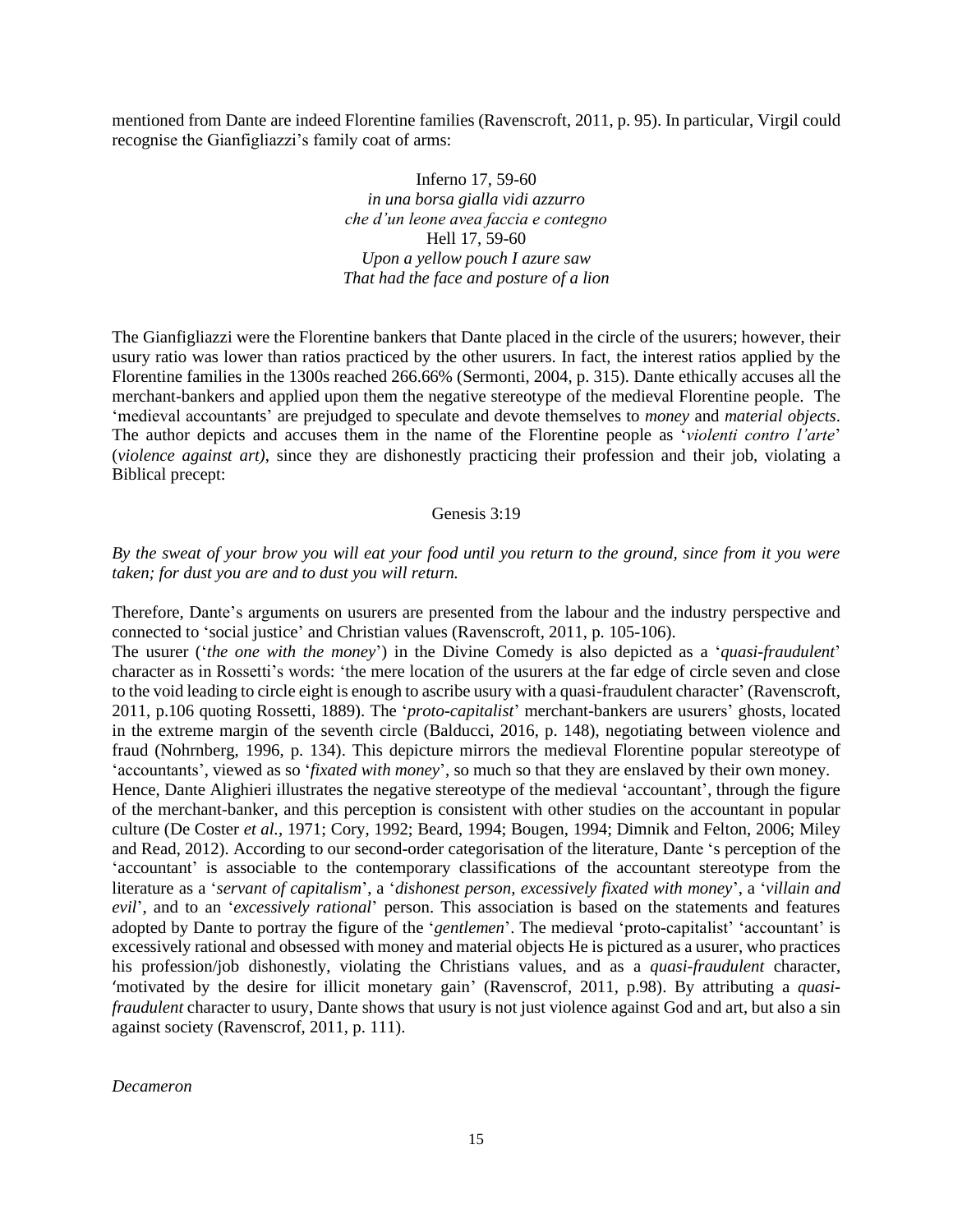*'Comincia il libro chiamato Decameron, cognominato prencipe Galeotto, nel quale si contengono cento novelle in diece dì dette da sette donne e da tre giovani uomini' (Introduzione, Il Decamerone). 'Beginneth here the book called Decameron, otherwise Prince Galeotto, wherein are contained one hundred novels told in ten days by seven ladies and three young men' (English translated quotation).*

*The Decameron* ('ten days') is Giovanni Boccaccio's main literary work, a collection of 100 tales, composed between 1348 and 1351. The ten storytellers (seven young women and three men), the *brigata*, first met in the church of Santa Maria Novella (Florence) in 1348, during the time of the Black Plague, and isolated in a villa in Fiesole. *The Decameron* is written as narrative and shared through the voices of storytellers. The main theme is the fight between life and death in the face of the Black Plague and the fact that life continues through traditional moral attitudes and beliefs.

In the Decameron, several merchants are mentioned (i.e. Musciatto Franzesi, Jehannot de Chevigny, Marquis Azzo da Ferrara, Leonardo Sighieri and Arriguccio Berlinghieri). Boccaccio portrays them as both heroes, 'courageous people', 'pioneers of the 'commercial revolution'' (Barsella, 2007, p. 240), and of the social changes in the Florentine society, and as victims of the negative characters 'complots or of the wife's unfaithfulness. During Boccaccio's era, the virtuous merchant replaces his traditional negative image from the Church and the aim of the merchant class is to create a 'new social and political system' based on the 'value of work' and guided by moral and ethical principles (Barsella, 2007). In *The Decameron*, merchants are the protagonist of the positions of power in society, viewed as wealthy figures (Gurevich, 1990).

Overall, Boccaccio portrays the medieval 'accountant' as a '*great and wealthy merchant*' (I,1; 8), '*a great merchant*, a large dealer in drapery, *a good man*, *most loyal* and *righteous*' (I,2). From the following rows, we notice the strong demarcation between the 'merchant' and 'cheat' figures. In particular, Boccaccio is keen on clearly highlighting the positive perception of the merchant. From an in-depth analysis of the internal connections of the rows in the seventh story of the first day, we could recognise the following features related to the merchant: '*gentle*', '*poor*', '*great*', '*good man*', '*loyal*', '*righteous*' and '*honest*' 9 . The association between the merchant and the wealth provides interesting evidence. Indeed, Boccaccio portrays the merchant as '*not a rich man*'. However, the merchant is wealthy, with a distinctive ability to manage commercial activities. Therefore, Boccaccio provides a negative connotation of the adjective 'rich', as it is opposed to the 'poor':

'[…] I have given my hospitality, now for many a year, to whoso craved it, without looking to see whether he were gentle or churl, poor or rich, merchant or cheat […]' (I, 7).

This connotation is further confirmed in other tales of the Decameron. For instance, the tale VI, 3 mentions the story of a Florentine man driven by richness desire, who did not hesitate to sell his wife to a Catalan nobleman at the price of 500 gold florins, for one night only. In other two tales, the first and second of the eighth day, the 'mercenary love' is complicated by the guile that one of the two contractors uses to obtain for free what he had instead agreed to buy. Particularly, in the first tale (VIII, 1), a German mercenary officer who has the greedy wife of a 'rich' merchant, while in the second tale (VIII, 2), a priest spends a good time with a 'mischievous peasant' from whom, by deception, she manages to steal the payment given in exchange for the pleasure obtained. Conversely, the merchant is mainly described as a 'self-made man', which works a lot, with a good reputation, a *victim* of robbers' complot and respectful to his wife:

'[…] some men that looked like merchants, but were in truth robbers and men of evil life and condition, whose company he imprudently joined, riding and conversing with them. They, perceiving that he was a merchant, and judging that he must have money about him, complotted to rob him on the first opportunity; and to obviate suspicion they played the part of worthy and reputable men, their discourse of nought but what was seemly and honourable and leal, their demeanour at once as respectful and as cordial as they could make it; so that he deemed himself very lucky to have met with them, being otherwise alone save for a single mounted servant  $[...]'$  (II, 2)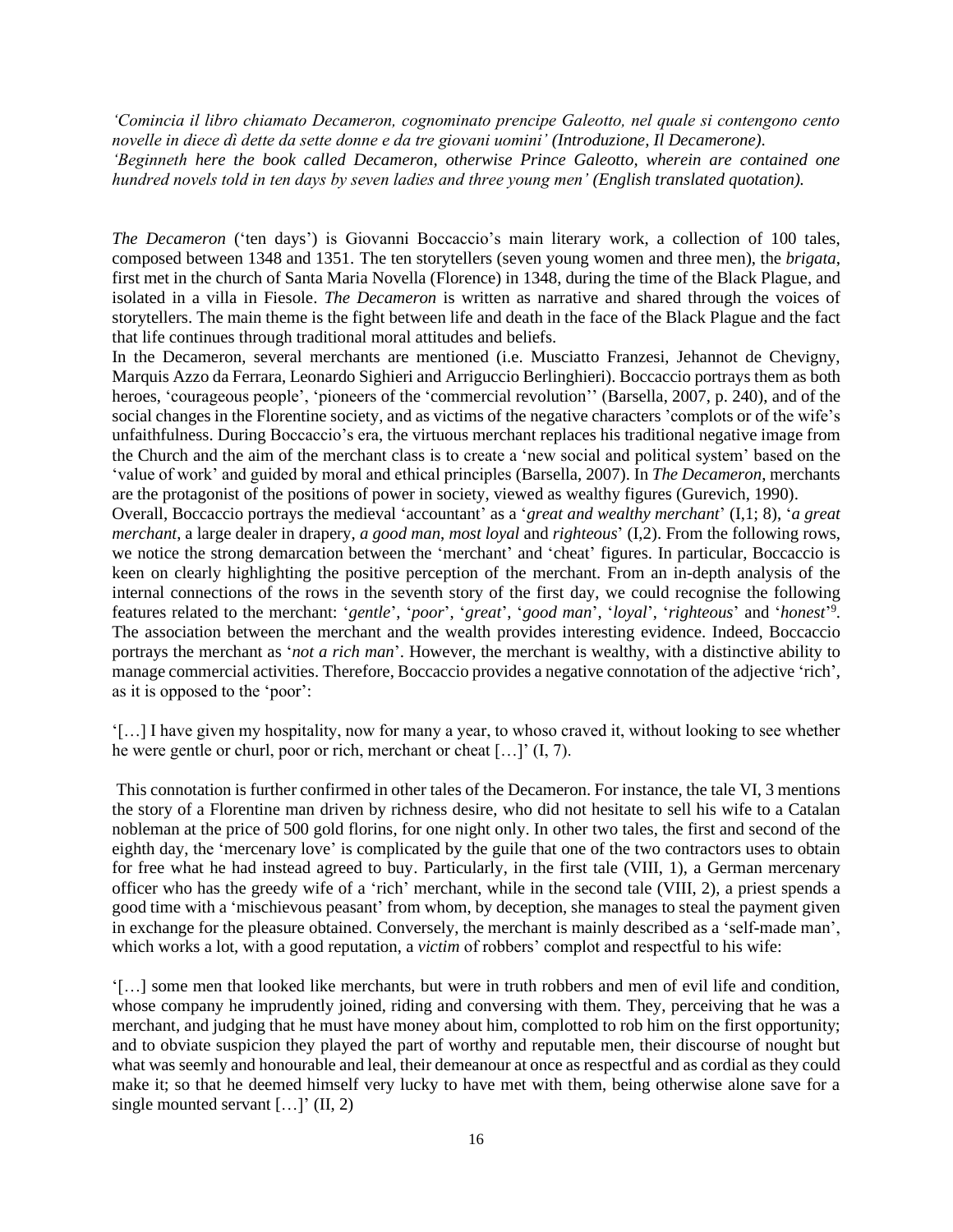'[…] I am a merchant and no philosopher, and I will give thee a merchant's answer. I acknowledge that what thou says is true of vain and foolish women who have no modesty, but such as are discreet are so sensitive in regard of their honour that they become better able to preserve it than men, who have no such solicitude; and my wife is one of this sort [...]' (II, 9)

While the merchant is depicted as*jealous*, *blinded*, and *loyal*, like Nicostrato is about Lidia (VII, 9) (Beidler, 1973), a negative common perception arises about his - usually young and pretty - wife:

'[Monna Lisetta of Ca' Quirino, the young, silly, empty-headed wife of a great merchant]' (IV, 3) '[…] having obtained access to her, after the manner of merchants, by bringing jewels for her to look at  $[...]' (IV, 4)$ 

'[…] a merchant, a man of great substance in lands and goods and money, who, having a most beautiful woman to wife, waxed inordinately jealous of her […]' (VII, 5)

'[This worthy man, to whom, worse luck! you gave me to wife, a merchant […]' (VII, 8).

#### *English translations are from The Decameron of Giovanni Boccaccio, which is faithfully translated by J.*  M. Rigg (London, 1921). The text of this translation is from The Decameron Web<sup>10</sup>.

From this we can perceive a Boccaccio's depiction of the medieval 'accountant' stereotype as an elderly 'man of honour', loyal and dedicated to his family, and extremely jealous (also in line with Millington and Sinclair, 1992). To a certain extent, this can be further argued as a lack and authority of power over his wife and associated to an emotional 'accountant'.

Overall, Giovanni Boccaccio provides a different stereotype of the merchant, represented as a wealthy figure and '*gentle*', '*poor*', '*great*', '*good*', '*loyal*', '*righteous*' and '*honest*' man. Hence, according to Boccaccio's view, the late medieval 'accountant' may be connected to contemporary perceptions of '*hero*', '*gentleman*', a '*family oriented person with a high level of work commitment*' and a '*colourful persona, warm and emotional*'. This association is based on the statements and features adopted by Giovanni Boccaccio to depict the figure of the merchant as a gentle and loyal man towards his wife and his family, wealthy and honest, brave with a combative behaviour and an exemplary attitude in his professional activity, sensitive, jealous, and characterful person.

#### *Connecting the points*

The perception of the accountant by Dante Alighieri and Giovanni Boccaccio deserves particular attention. Indeed, both authors depict the 'accountant' of their time differently. Firstly, this perception is related to the life background of the authors and, consequently, they represent the figure of the merchant and bankers, that is, people in charge of the mercantile, commercial, and financial affairs of the medieval period, divergently. Following our categorization of the literature, based on the conceptual categorization and methodological approach provided by Richardson *et al.* (2015), and considering the literature on the accountant stereotype outlined in the previous section, we may argue that the public perceptions of the accountant that emerged from *The Divine Comedy* and *The Decameron* are connected to seven of the eight categories developed (i.e., (1) Accountant as a hero; (2) Accountant as servant of capitalism; (3) Accountant as a dishonest person, excessively fixated with money/cash; (4) Accountant as a villain/evil; (5) Accountants as professionals and gentlemen, work- and family-oriented; (6) Accountant as excessively rational, prudent, and risk-averse; (8) Accountant as a colourful persona, warm, and emotional). '(7) Accountant as dull, boring, and uncreative' is the second-order category not connected to the popular perceptions of the medieval 'accountant' from Dante and Boccaccio. Evidence of this study provides no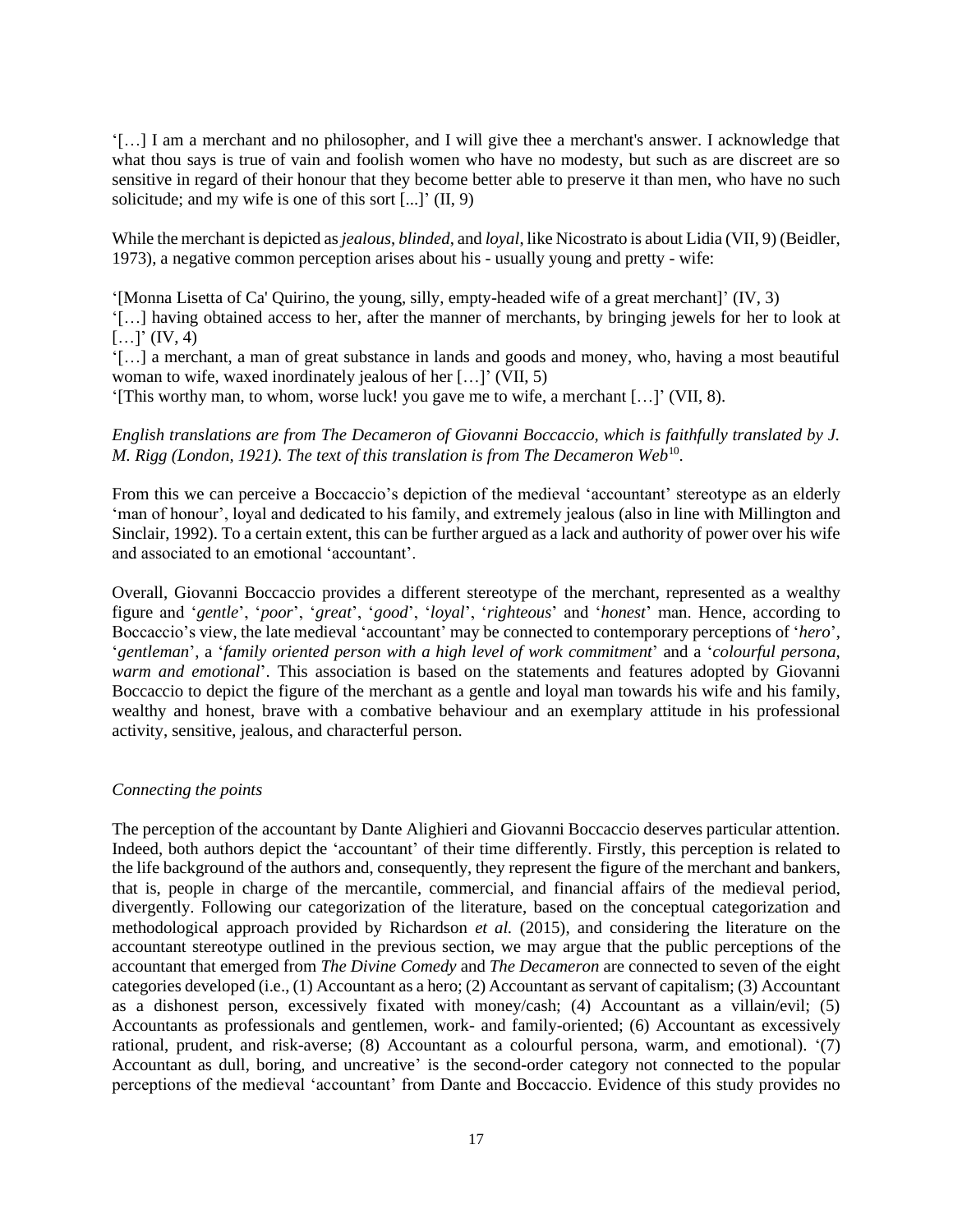specific connections with the category n. 7, as Dante Aligheri and Giovanni Boccaccio use multiple vivid expressions to describe the figures of merchant-banker and merchant, respectively.

The process of the association between the accountant perception and the categorisation developed has been undertaken through the thematic analysis of the literary opera examined. Particularly, we have conjointly analysed original texts on authoritative English translations of both literary opera - Langdon (1918) and Bausi (2017) for *Divine Comedy* and Rigg (1903) for *Decameron)*<sup>11</sup> .

We then rely on the semantic meaning of each sentence and, more specifically, on each expression and the adjectives that Dante Alighieri and Giovanni Boccaccio have utilised to depict the figure of the merchantbanker and of the merchant, respectively (Katz, 1966). Figures 1 and 2 present the main representation of the 'accountant' from the two authors, connected to the categorization of the literature.

**Figure 1***: Dante Alighieri "Accountant" perception.*



\*'Second-order' categories Source: authors' elaboration

For Dante, the 'accountant' is associable to the figure of the 'merchant-banker'. He is described as a '*dishonest usurer*', '*quasi fraudulent*', '*the one with the money'*, '*hypocrite*', excessively rational with a dishonourable occupation, that is conducted as an 'under the table activity". These perceptions of the medieval 'accountant' can be associable to the classifications of the accountant stereotype from the literature of a '*servant of capitalism*', a '*dishonest person, excessively fixated with money*', a '*villain and evil*', and to an '*excessively rational*' person.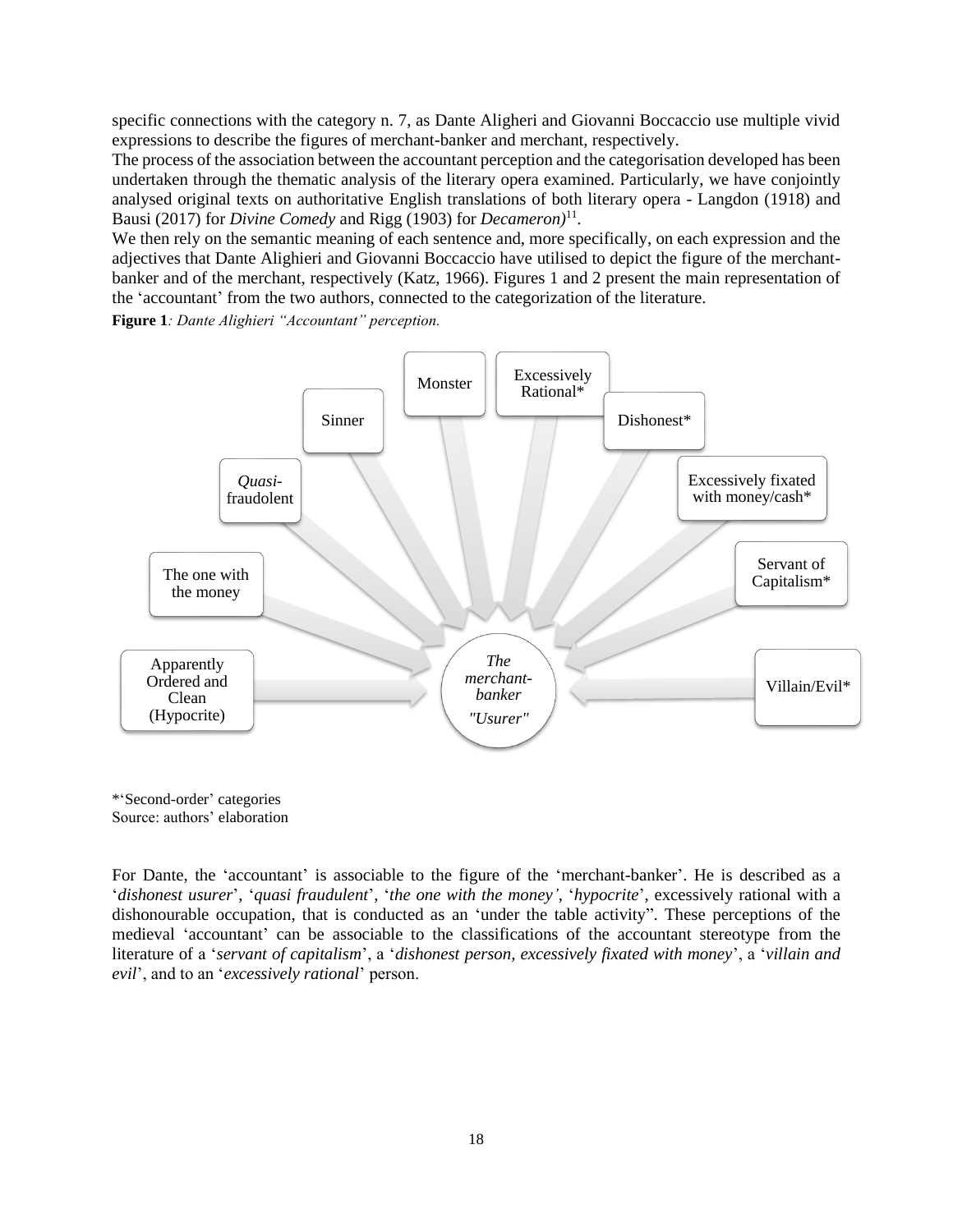**Figure 2***: Giovanni Boccaccio "Accountant" perception.*



\*'Second-order' categories Source: authors' elaboration

In Boccaccio the 'accountant' is the merchant, represented as a '*wealthy figure*', a '*gentleman*', a '*good man*', a '*loyal man*' towards his wife and his family, '*righteous*', '*brave*' with a combative behaviour and an '*honest*' attitude in his professional activity, emotional ('*sensitive*'and '*jealous*'), and a'*characterful person*'. Hence, the late medieval 'accountant' may be connected to the perceptions adopted from the analysed literature of '*hero*', a '*gentleman*', a '*family oriented person with a high level of work commitment*' and a '*colourful persona, warm and emotional*'.

Although the accountant's primary stereotype is of someone commonly summarised with the label of 'bean counter' (Friedman and Lyne, 1997), some authors suggested that this long-standing stereotype is disappearing (Beard, 1994; Bougen, 1994; Hopwood, 1994; Friedman and Lyne, 1995). We engage with accounting history literature debate on the accountant stereotype, by demonstrating how stereotyping is strictly related to the surrounding social context, and therefore may vary. Indeed, the accountant stereotype in the Florentine medieval popular culture constitutes the mirror of the cultural historical evolution of that specific context (in line with Dimnik and Felton, 2006). Dante Alighieri's *Comedy* and Giovanni Boccaccio's *Decameron* provide two different and opposite perceptions. Regardless of the negative/positive connotations, we emphasize how stereotyping is historically embedded in the social world, and unlock the intriguing artefacts of the related figures and social actors. Arguably, we can claim that accountant stereotypes existed before than 15<sup>th</sup> century, embodying both positive and negative tones (Miley and Read, 2012).

#### **Conclusion**

In this article, we scrutinized the accountant' stereotypes in popular culture through the *Divine Comedy* and *The Decameron*. Specifically, we demonstrate that stereotypes mirror the cultural and historical evolution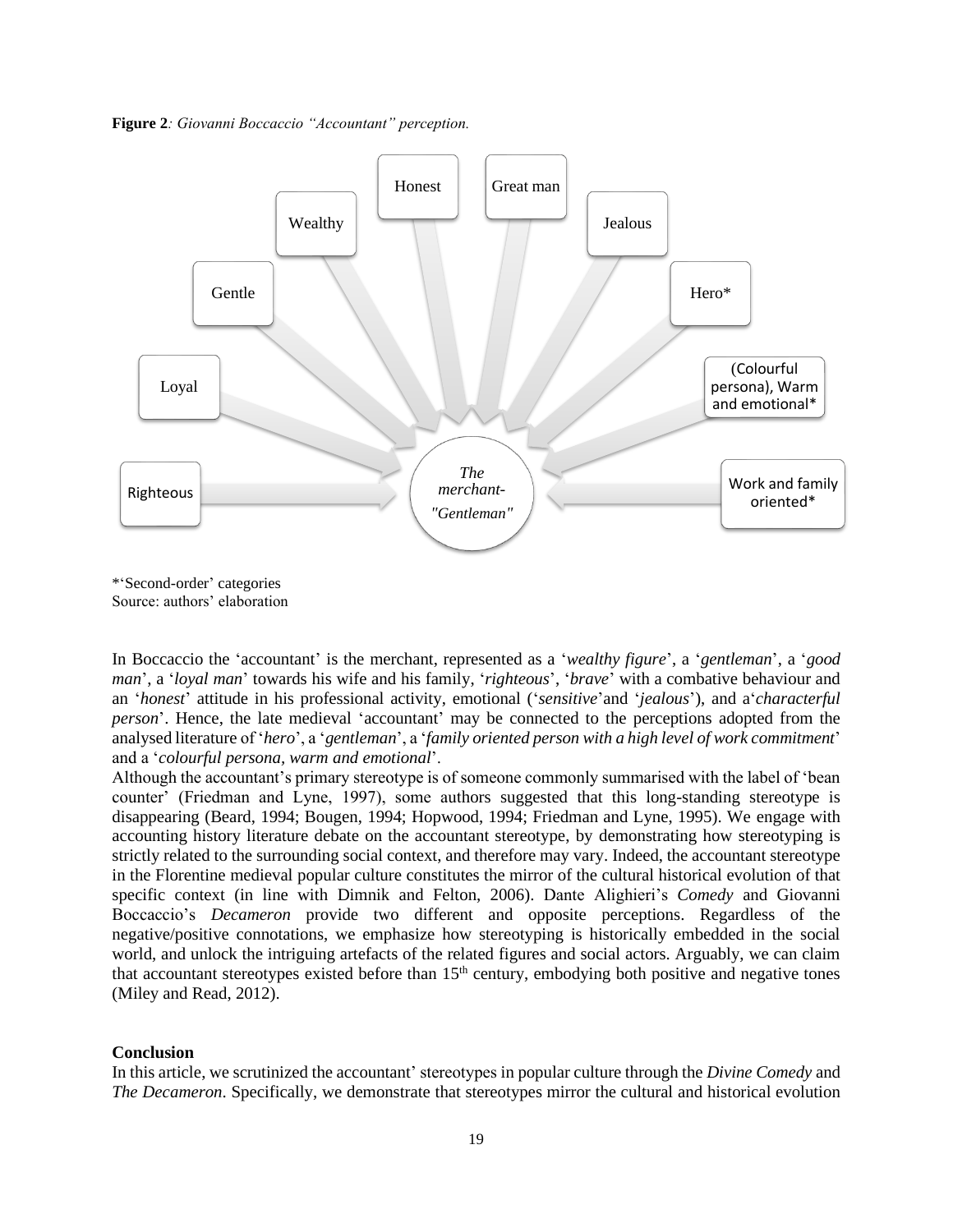of a society (Dimnik and Felton, 2006). Moreover, we challenged Miley and Read (2012), who stated the foundation of the stereotype of the accountant stereotype was in *Commedia dell'arte*, in the 15th century as we provided new evidence on the existence of accountant stereotype in the Florentine medieval popular culture before the 'official birth of double-entry bookkeeping'.

Overall, the *Divina Commedia* shows mainly a negative perception, as the Florentine gentlemen of the 14th century ('i *galantuomini*'), apparently gentlemen with an honest-looking human aspect, and accused by Dante of usury. Specifically, the stereotype of the accountant is strikingly similar to a *dishonest* and a *quasifraudulent* character, metaphorically depicted by Dante as *monsters*. Dante utilises these vivid expressions to better portray the unscrupulous and usurer features of this category.

Our evidence on the representation of the accountant perception during Dante's time is consistent with the negative stereotype found in other previous contemporary studies on the accountant in popular culture (De Coster *et al.*, 1971; Cory, 1992; Beard, 1994; Bougen, 1994; Dimnik and Felton, 2006; Miley and Read, 2012). Dante's perception is consistent with the accountant being categorised as a '*servant of capitalism*', '*dishonest and excessively fixated with money*', '*villain and evil*', and '*excessively rational*'. In Boccaccio's works, this stereotype changes and the accountant is described as a '*wealthy figure*', '*a good man*', '*most loyal'*, and '*righteous'*. According to Boccaccio, the accountant may be perceived as a '*hero*', a '*gentleman*', a '*family-oriented person with a high level of work commitment*', and a '*colourful persona, warm and emotional*'.

The accountant's role and, consequently, the associated stereotypes, have changed over time (Birnberg and Gandhi, 1976). The portrayal of the accountant as dull and boring is consistent with the risk-averse, cautious person, who is likely to approach money management in a similar manner. The characterisation of the accountant appears to have sustained the destabilising effects of social, economic, and political crisis. Popular culture portrays the accountant mainly as dull and boring, and there would be little merit for outsiders attempting to uncover that mask. We engage with accounting history literature debate on the accountant stereotype, by demonstrating how stereotyping is strictly related to the surrounding social context, and therefore may vary. Indeed, the accountant stereotype in the Florentine medieval popular culture constitutes the mirror of the cultural historical evolution of that specific context (in line with Dimnik and Felton, 2006). Dante Alighieri's *Comedy* and Giovanni Boccaccio's *Decameron* provide two different and opposite perceptions. Regardless of the negative/positive connotations, we emphasize how stereotyping is historically embedded in the social world, and unlock the intriguing artefacts of the related figures and social actors. Arguably, we can claim that accountant stereotypes existed before than  $15<sup>th</sup>$  century, embodying both positive and negative tones (Miley and Read, 2012).

Our paper contributes to the academic literature in multiple ways. Firstly, while emerging literature on the perception of the accountant in popular culture exists, there is still need to explore the topic, adopting 'a broader understanding of its nature and role to inform our understanding of how accounting is constructed and presented' (Jacobs and Evans, 2012, p. 674). Our paper improves on this stream by providing insightful explanations on the accountant stereotype in the *Divina Commedia* and *Il Decamerone*. Secondly, we contribute to the accountant stereotype literature by exploring a subgenre and a unique historical period for AH research. The popular stereotype of an accountant often contrasts the image desired and held by those in the accounting profession. Accountants are typically depicted as cold, aloof, and impersonal (De Coster *et al.*, 1971). Further research presents the perception of the accountant as an unappealing character driven to preserve himself against charges of irrelevancy or self-interest and striving to bolster his reputation for competency and integrity (Dimnik and Felton, 2006). However, accountants, who are entrusted with the financial affairs of their clients and employers, have also been associated with positive and valuable traits such as integrity and honesty, which engender confidence among business people (DeCoster, 1971; Bougen, 1994). In particular, self-representations have challenged the longstanding *bean counter* image to attempt to move the identity of the accountant from bookkeeper to business professional (Hoffjan, 2004; Jeacle, 2008; Baldvinsdottir *et al.*, 2009; Carnegie and Napier, 2010). Reports of unprofessional activities involving accountants including incompetence, fraud, and deception served to discredit the accountant in media and popular culture (Fisher and Murphy, 1995; Smith and Briggs, 1999; Van Peursem and Hauriasi, 1999; Smith and Jacobs, 2011).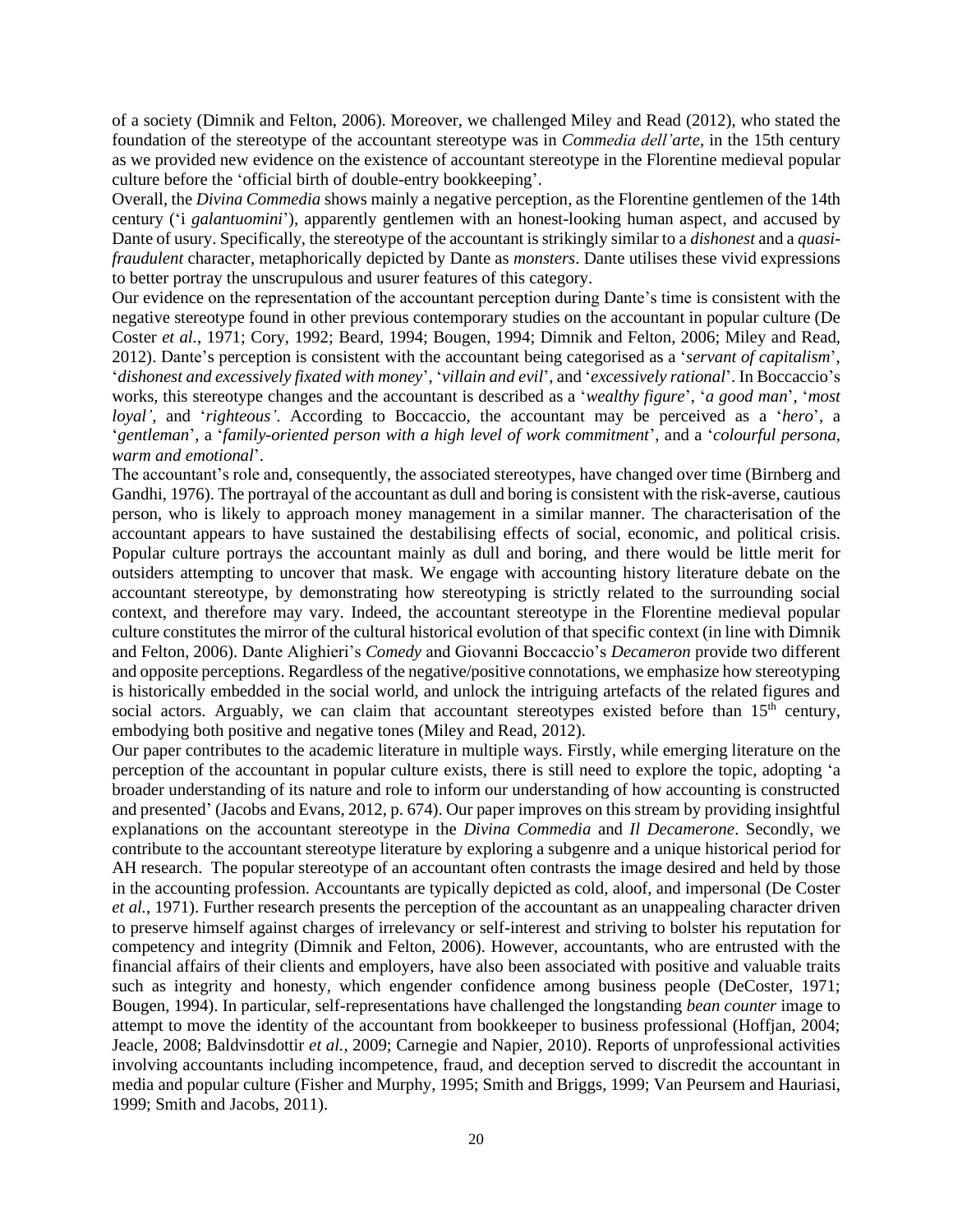Thirdly, we developed an in-depth accountants' stereotype categorization based on the previous AH literature, and drawn upon Richardson *et al.* (2015)'s conceptual framework. Future studies could rely on the categorization proposed in this study to progress research on the accountant stereotypes from an historical perspective. Finally, this study contributes to advance NAH research by exploring Dante and Boccaccio's image of the accountant focusing on the medieval and renaissance times (Carnegie and Napier, 1996), eviscerating the accountant stereotype connotations (Buckmaster and Buckmaster, 1999).

The article leaves opportunities for further study. For instance, considering the synchronic perspective of historical investigation, this work may be extended by a 'cross-author' space-based comparison including, for example, Geoffrey Chaucer. In addition, other secondary archival sources could help elaborate on the accountant stereotype from different cultural approaches. A chronological evolution of the accountant stereotype could also be an interesting avenue for further research.

Accounting historians have been aware of their field's enduring international scope (Parker, 1971, p. 30; Samuels and Piper, 1985, p. 1-3). Cross-national accounting research generally aims to explain variations in international accounting practices, standard-setting arrangements, institutions, and concepts referring to cultural differences. Arguably, historiographical research on the communities of accounting historians could help provide a more complete vision of the events and understand similarities and differences, according to comparative international accounting history (Carnegie and Napier, 1996, 2002; Carnegie and Rodrigues, 2007).

#### **Notes**

- 1. Dante, son of Bellincione di Alighiero, was born in Florence in 1265, belonging to 'the noble seed' of the Roman founders of Florence. His great-grandfather Cacciaguida was knighted by Emperor Conrad III. The family of Dante was Guelph and in opposition to the Ghibelline party of the feudal nobility, which strove to govern the communes under the protection of the emperor. Despite his family suffering economic crisis, Dante continued to live as a gentleman and pursue his studies. Valid historical sources provide evidence on the debts and unprosperous economic conditions (Sznura, 2014). Nevertheless, he was fortunate to attend the Franciscan school of St. Croce and the Dominican school of St. Maria Novella in Florence, where he learned the Thomistic and Mystic doctrines. Dante gathered a robust philosophical background and brilliant literary style because he also studied under Brunetto Latini, who is among the most important Florentine poets and a great master of rhetoric.
- 2. Dante was a great 'connoisseur' of the vernacular tradition above all of the literature in the '*lingua d'oc*', he indeed mastered the language of the troubadours ('*trovatori*'). His knowledge of the '*lingua d'oïl*' was indirect, and he had perhaps read through the late vulgarisation in prose of the courtly novels of the Arthurian cycle, the *Arturi Regis Ambages Pulcerrime* quoted in the *De Vulgari Eloquentia* and also in the *Canto* V of *Inferno* (Alfano *et al.*, 2018).
- 3. Giovanni Boccaccio was born in 1313 in Florence to an unknown woman and Boccaccino di Chellino, a well-known merchant and the main officer of the *Arte del Cambio* (the guild of the moneychangers and moneylenders). Although he was raised and educated in Naples, he always considered himself a Tuscan, like Dante.
- 4. "If the humor is a little too free at times, this may be excused in view of...the style and language which you employ, and the frivolity of the subjects, and of the persons who are likely to read such tales. It is important to know for whom we are writing, and a difference in the character of one's listeners justifies a difference in style. (453)" (Petrarch's "Two Letters to Boccaccio", Houchins, 2018, p. 4).
- 5. We can also quote here "When you see a merchant to whom the pen is burden you may say that he is not a merchant" (Benedetto Cotrugli, 1573, p. 36). Messer Benedetto Alberti and Benedetto Cotrugli describe the medieval merchant as the "ideal business man", with a high work commitment and dedication. They are represented as "the greatest consumers of ink and paper in the later Middle Ages" (Lopez, 1969, p.35) that they used for the recordings of the commercial transactions.
- 6. This quote emphasizes the "rational attitude" of accounting (Carruthers and Espeland, 1991, p. 33) and confirms the rational and prudent representation of the accountant stereotype.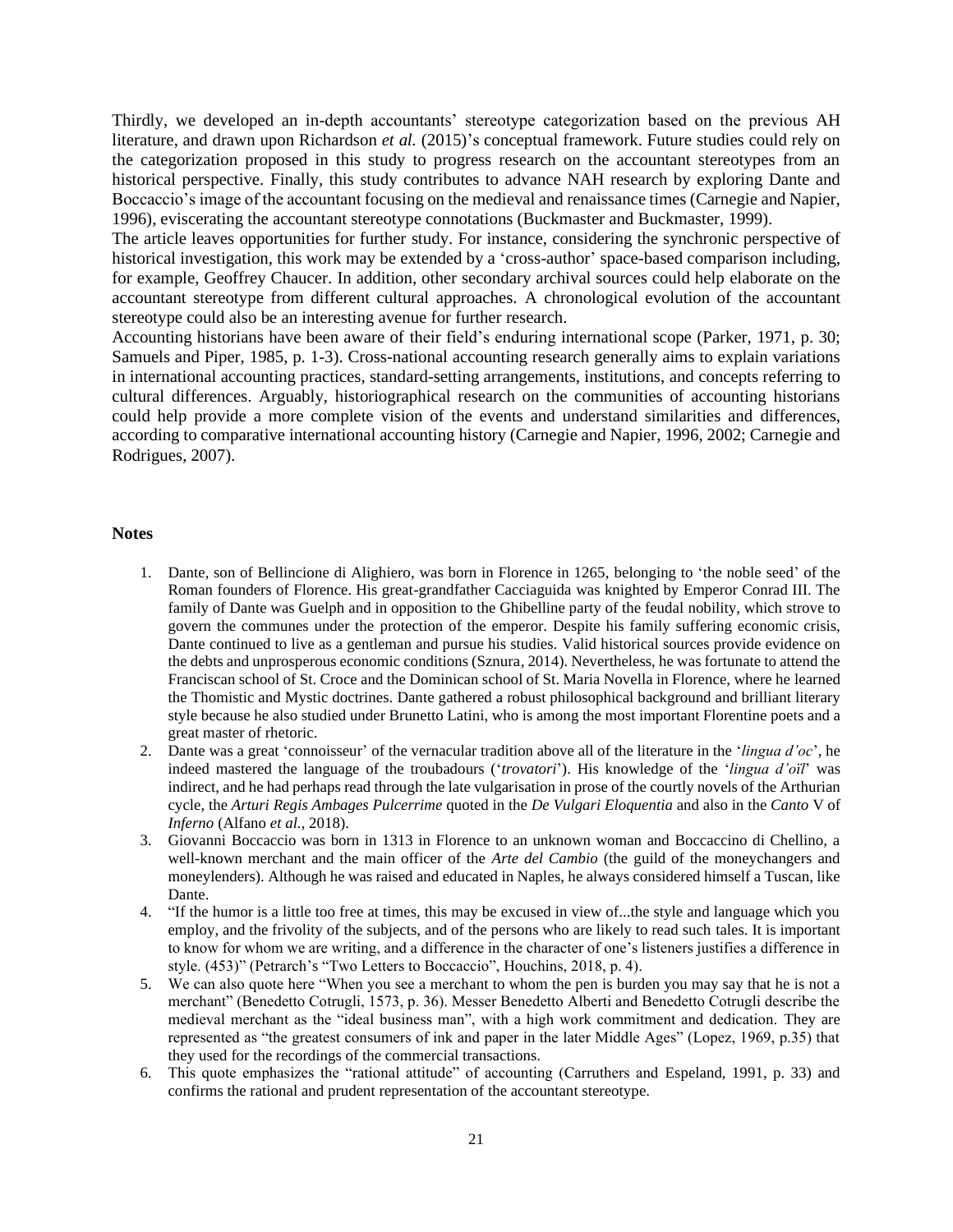- 7. In the synchronic perspective, past phenomena are analysed in light of present knowledge to better understand and interpret the related further developments (Adamo *et al*., 2018), considering the context in which those phenomena were conceived (vertical interpretation).
- 8. *'When half way through the journey of our life I found that I was in a gloomy wood*' (Vol.1 (Inferno (Hell)).
- 9. The representations of merchants are mainly positive, with a few exceptions. For example, in the first tale of day 1, notary Ser Cepparello (also known as Ser Ciapelletto or Ciapperello) travels to Burgundy to attend to the business of the merchant-banker Musciatto Franzesi. Here, Ser Cepparello's business practices were shown to be based on fraudulent behaviours. ('He was by profession a notary, and his pride was to make false documents' (I, 1)). Consequently, he also collects outstanding debts from Franzesi's Burgundian customers.
- 10. For more details, see [https://www.brown.edu/Departments/Italian\\_Studies/dweb/texts/.](https://www.brown.edu/Departments/Italian_Studies/dweb/texts/)
- 11. We confirm there are no high divergences in statements' meanings between original texts and correspond English translations. For instance, 'gentile' stays for 'gentle, 'povero' stay for 'poor', 'ricco' stays for 'rich' etc.

#### **References**

- Adamo, S., Alexander, D. J., and Fasiello, R. (2018), "Usury and credit practices in Italy in the Middle Ages", *Accounting and Culture*, No. 1, pp. 37–69.
- Aho, J. (2005*)*, *Confession and Bookkeeping: The Religious, Moral, and Rhetorical Roots of Modern Accounting*, State University of New York Press, Albany, New York.
- Alfano, G., Italia, P., and Russo, E. (2018), *Letteratura italiana: manuale per studi universitari,* Mondadori Università, Milano.
- Alighieri, D., & Ciardi, J. (2001), *Inferno*, Signet Classics.
- Ashmore, R. D., & Del Boca, F. K. (1981), Conceptual approaches to stereotypes and stereotyping. In D. L. Hamilton (Ed.), *Cognitive process in stereotyping and intergroup behavior* (pp. 1–35). Hillsdale, NJ: Erlbaum.
- Attride-Stirling, J. (2001), "Thematic networks: An analytic tool for qualitative research", *Qualitative Research*, Vol. 1 No. 3, pp. 385–405.
- Balducci, M. A. (2016), "Usura, protocapitalismo e Giotto nel canto XVII dell'Inferno di Dante", *Romanica Cracoviensia*, Vol. 16 No. 3, pp. 147-155.
- Baldvinsdottir, G., Burns, J., Nørreklit, H., and Scapens, R. W. (2009), "The image of accountants: From bean counters to extreme accountants", *Accounting, Auditing &and Accountability Journal*, Vol. 22 No. 6, pp. 858–882.
- Barolini, T. (1984), "The World of Dante: Essays on Dante and his Times, ed. Cecil Grayson (Book Review)", *Romance Philology*, Vol. 37 No. 4, pp. 519–521.
- Barolini, T. (2018), *"Inferno 17: Failed Flyers" Commento Baroliniano, Digital Dante*. Columbia University Libraries, New York.
- Barsella, S. (2007), "Work in Boccaccio's Decameron: Politics, theology, and the images of the countryside". *Romance Quarterly*, Vol. 54 No. 3, pp. 231–253.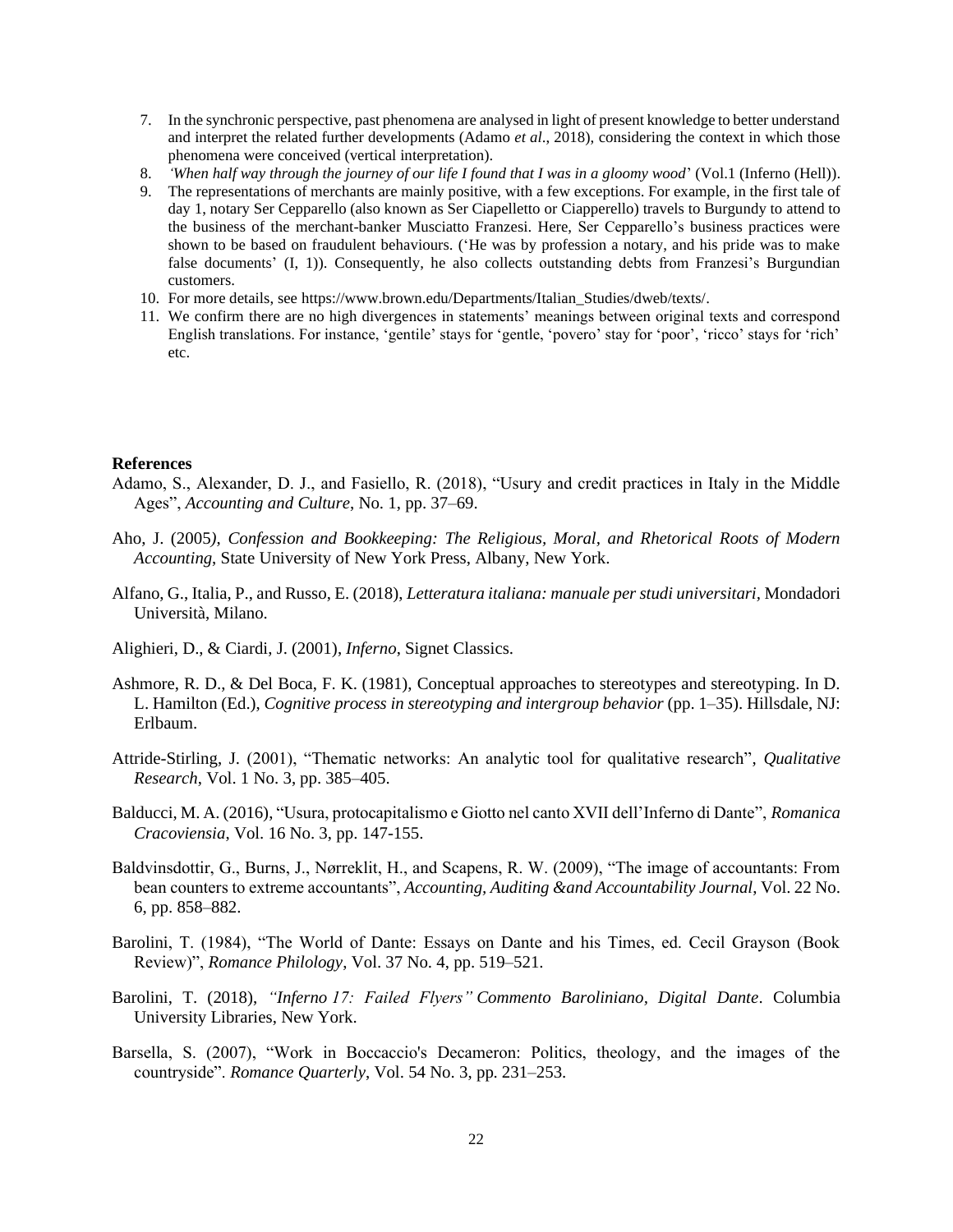- Bausi, F. (2017), *The Divine Comedy read by Francesco Bausi, Digital Dante*. Columbia University Libraries, New York, New York.
- Beard, V. (1994), "Popular culture and professional identity: Accountants in the movies". *Accounting, Organizations and Society*, Vol. 19 No. 3, pp. 303–318.
- Bedeian, A. G., Mossholder, K. W., Touliatos, J., and Barkman, A. I. (1986), "The accountant's stereotype: An update for vocational counsellors", *The Career Development Quarterly*, Vol. 35 No. 2, pp. 113–122.
- Beidler, P. G. (1973), "Chaucer's Merchant's Tale and the Decameron", *Italica*, Vol. 50 No. 2, pp. 266– 284.
- Bennett, A. (2000), *Popular music and youth culture: music, identity and place*, Macmillan Press Ltd.
- Bennett, W.L., 1996, "An introduction to journalism norms and representations of politics", *Political Communication*, Vol. 13, pp. 373–384.
- Boccaccio, G. (1921), *The Decameron. Trans. J. M. Rigg*, London.
- Boccaccio, G., (2009), *Boccaccio's Expositions on Dante's Comedy,* translated by M. Papio, University of Toronto Press, Toronto.
- Bougen P. (1994), "Joking apart: The serious side to the accountant stereotype", *Accounting, Organisations and Society*, Vol. 19 No. 3, pp. 319–35.
- Boyatzis, R. (1998), *Transforming qualitative information: Thematic analysis and code development*, Sage, Thousand Oaks, CA.
- Boys, P. G. (1994), "Source of accounting history: Somerset Maugham", *The Accounting Historians Notebook*, Vol. 17 No. 2, pp. 7–24.
- Braun, V., and Clarke, V. (2013), *Successful qualitative research: A practical guide for beginners*, Sage, London.
- Buckmaster, D., and Buckmaster, E. (1999), "Studies of accounting and commerce in Chaucer's Shipman's Tale: A review article", *Accounting, Auditing & Accountability Journal*, Vol. 12 No. 1, pp. 113–128.
- Burke, P. (2009), *Popular culture in early modern Europe*, Ashgate Publishing, Ltd, United Kingdom.
- Carnegie, G. D., and Napier, C. J. (1996), "Critical and interpretive histories: Insights into accounting's present and future through its past", *Accounting, Auditing & Accountability Journal*, Vol. 9 No. 3, pp. 7–39.
- Carnegie, G. D., and Napier, C. J. (2010), "Traditional accountants and business professionals: Portraying the accounting profession after Enron", *Accounting, Organizations and Society*, Vol. 35 No. 3, pp. 360– 376.
- Carnegie, G. D., and Napier, C. J. (2013), "Popular accounting history: Evidence from post-Enron stories", *Accounting Historians Journal*, Vol. 40 No. 2, pp. 1–19.

Carruthers, B. G., and Espeland, W. N. (1991), "Accounting for rationality: Double-entry bookkeeping and the rhetoric of economic rationality", *American journal of sociology*, Vol. 97 No. 1, pp. 31-69.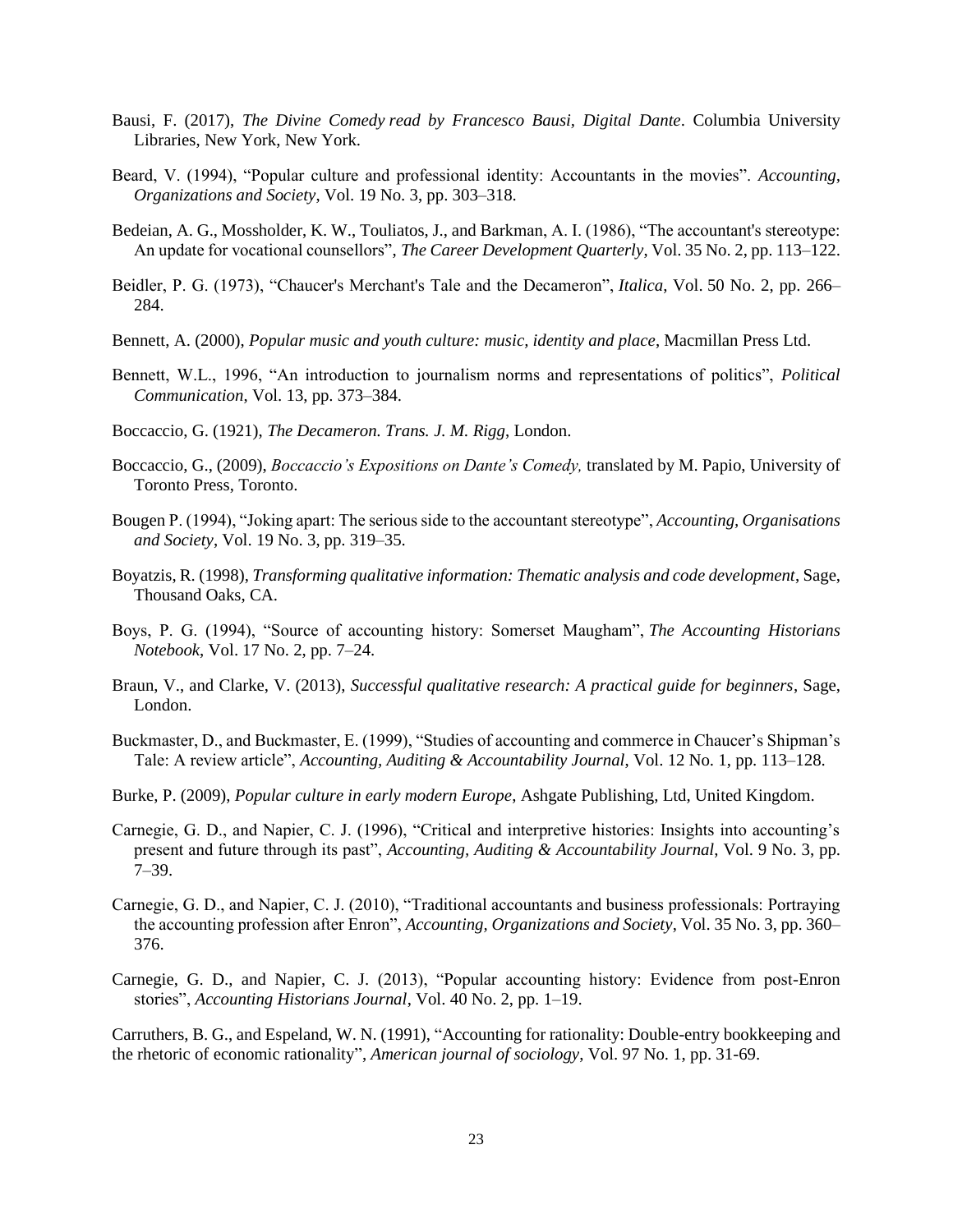- Chen, C. C., Jones, K. T., Scarlata, A. N., and Stone, D. N. (2012). "Does the Holland model of occupational choice (HMOC) perpetuate the Beancounter-Bookkeeper (BB) stereotype of accountants?" *Critical Perspectives on Accounting*, vol. 23 Nos. 4–5, pp. 370–389.
- Cobb, R.W. and Ross, M.H., eds (1997), *Cultural Strategies of Agenda Denial: Avoidance, Attack, and Redefinition*, University Press of Kansas, Lawrence, Kansas.
- Cory, S. N. (1992), "Quality and quantity of accounting students and the stereotypical accountant: Is there a relationship?", *Journal of Accounting Education*, Vol. 10 No. 1, pp. 1–24.

Cotrugli, B. (1573), "Della mercatura et del mercante perfetto", transl. in Lopez, R. S., and Raymond, I. W. (1955), *Medieval Trade in the Mediterranean World*, Columbia University Press, New York.

- Czarniawska, B. (2008), "Accounting and gender across times and places: An excursion into fiction", *Accounting, Organizations and Society*, Vol. 33 No. 1, pp. 33–47.
- De Sanctis, F. (1967), *Lezioni e saggi su Dante*, Einaudi, Torino.
- De Sanctis, F. (1977), *Boccaccio and the Human Comedy. The Decameron*: *A Norton Critical Edition*. Ed. Mark Musa and Peter E. Bondanella, New York.
- DeCoster, D. T., and Rhode, J. G. (1971), "The accountant's stereotype: Real or imagined, deserved or unwarranted", *The Accounting Review*, Vol. 46 No. 4, pp. 651–664.
- Dimnik, T., and Felton, S. (2000), "The image of the accountant in popular cinema", *In American Accounting Association Annual Meeting*, Philadelphia.
- Dimnik, T., and Felton, S. (2006), "Accountant stereotypes in movies distributed in North America in the twentieth century", *Accounting, Organizations and Society*, Vol. 31 No. 2, pp. 129–155.
- Eisner, M. (2013), *Boccaccio and the Invention of Italian Literature (Vol. 87)*, Cambridge University Press, Cambridge.
- Evans, L. (2009), "A witches' dance of numbers: Fictional portrayals of business and accounting transactions at a time of crisis", *Accounting, Auditing & Accountability Journal*, Vol. 22 No. 2, pp. 169– 199.
- Evans, L., and Fraser, I. (2012), "The accountant's social background and stereotype in popular culture: The novels of Alexander Clark Smith", *Accounting, Auditing & Accountability Journal*, Vol. 25 No. 6, pp. 964–1000.
- Evans, S., and Jacobs, K. (2010), "Accounting: An un-Australian activity?", *Qualitative Research in Accounting & Management*, Vol. 7 No. 3, pp. 378–394.
- Felton, S., Dimnik, T., and Bay, D. (2008), "Perceptions of accountants' ethics: Evidence from their portrayal in cinema", *Journal of Business Ethics*, Vol. 83 No. 2, pp. 217–232.
- Ferrante, J. M. (2014), *The political vision of the Divine Comedy*, Princeton University Press, Princeton.
- Fisher, R., and Murphy, V. (1995), "A pariah profession? Some student perceptions of accounting and accountancy", *Studies in Higher Education*, Vol. 20 No. 1, pp. 45–58.
- Fiske, J. (1989), *Understanding popular culture*, Routledge, London.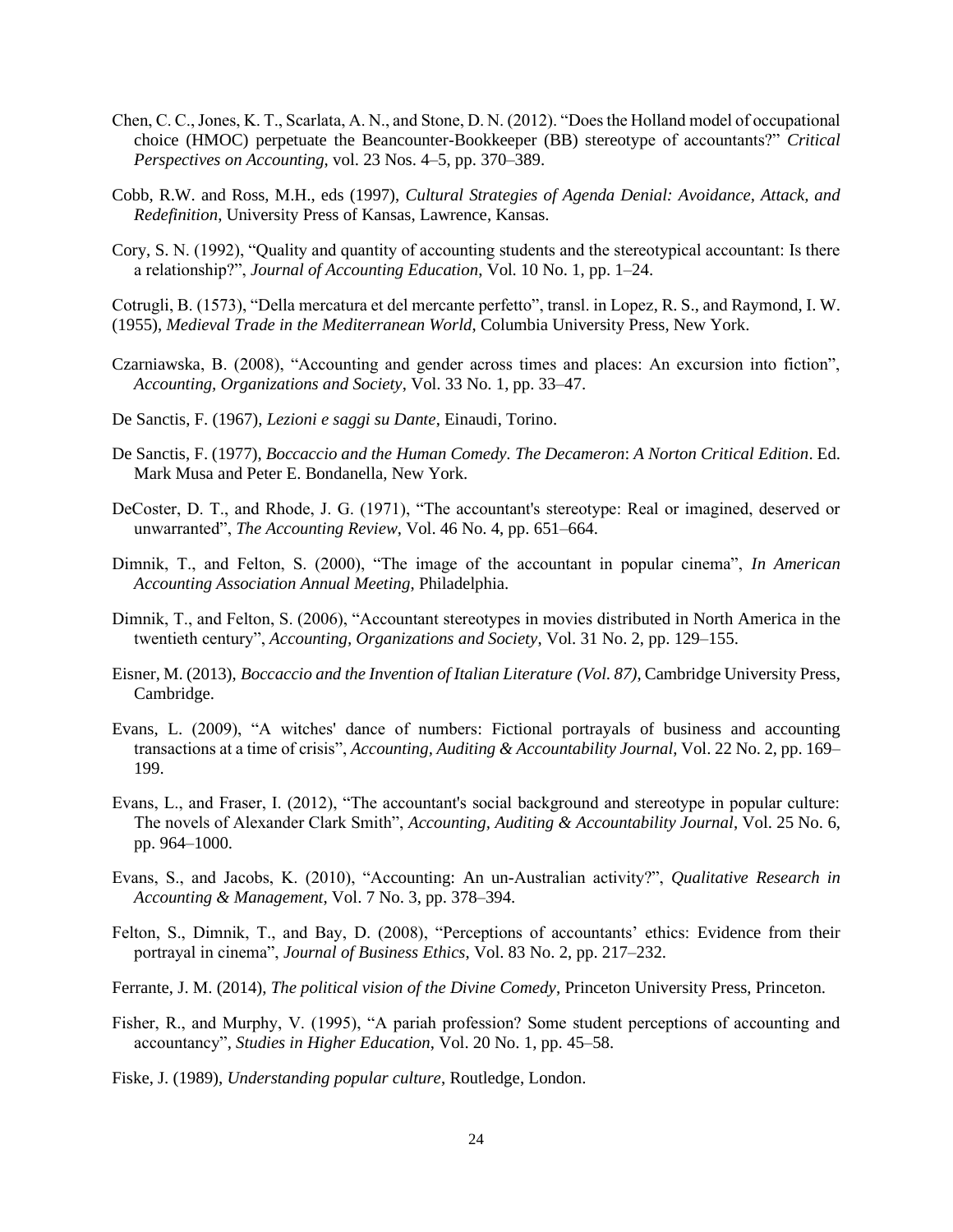- Franceschi, R. F. (2010), *Il percorso scientifico dell'economia aziendale: saggi di analisi storica e dottrinale*, G. Giappichelli, Torino.
- Friedman, A. L., and Lyne, S. R. (1995), *Activity based techniques: The real life consequences*, CIMA, London.
- Friedman, A. L., and Lyne, S. R. (1997), "Activity-based techniques and the death of the bean counter", *European Accounting Review*, Vol. 6 No. 1, pp. 19–44.
- Friedman, A. L., and Lyne, S. R. (2001), "The bean counter stereotype: Towards a general model of stereotype generation". *Critical Perspectives on Accounting*, Vol. 12 No. 4, pp. 423–451.
- Garcia-Marques, L., and Mackie, D. M. (1999), "The impact of stereotype-incongruent information on perceived group variability and stereotype change", *Journal of Personality and Social Psychology*, Vol. 77 No. 5, pp. 979–990.
- Goldthwaite, R. (2015), "The practice and culture of accounting in Renaissance Florence", *Enterprise & Society*, Vol. 16 No. 3, pp. 611–647.
- Gramsci A. (1950), *Osservazioni sul folklore*, in Opere, Vol. 6. Turin.
- Gurevich, A.J. (1990), "The Merchant", In: Le Goff, J. (Ed.), *Medieval Callings*. University of Chicago Press, Chicago, pp. 243–283.
- Haynes, D., Briggs, S. P., and Copeland, S. (2008), "Mind the gap: Accountants at work and play", *Critical Perspectives on Accounting*, Vol. 19 No.1, pp. 81–96.
- Hinton, P. R. (2019), "*Stereotypes and the Construction of the Social World*", Routledge.
- Hinton, P.R. (2000), *Stereotypes, Cognition and Culture*, Psychology Press, Hove.
- Hoffjan, A. (2004), "The image of the accountant in a German context", *Accounting and the Public Interest*, Vol. 4 No. 1, pp. 62–89.
- Hopwood, A. G., and Miller, P. (Eds.), (1994), *Accounting as social and institutional practice* (Vol. 24), Cambridge University Press, Cambridge.
- Houchins C. (2018), Writing for an Audience: The Griselda Translations, *Student Research Submissions*. 280.
- Jackling, B. (2002), "Are negative perceptions of the accounting profession perpetuated by the introductory accounting course? – An Australian study", *Asian Review of Accounting*, Vol. 10 No. 2, pp. 62–80.
- Jackson, J. G. C. (1956), "The History of Methods of Exposition of Double-Entry Book-Keeping in England", In A. C. Littleton & B. S. Yamey (Eds.), Studies in the History of Accounting, London, Sweet & Maxwell.
- Jacobs, K. (2003), "Class reproduction in professional recruitment: Examining the accounting profession", *Critical Perspectives on Accounting*, Vol. 14 No. 5, pp. 569–596.
- Jacobs, K., and Evans, S. (2012), "Constructing accounting in the mirror of popular music", *Accounting, Auditing & Accountability Journal*, Vol. 25 No. 4, pp. 673–702.
- James, K. (2008), "A critical theory and postmodernist approach to the teaching of accounting theory" *Critical Perspectives on Accounting*, Vol. 19 No. 5, pp. 643–676.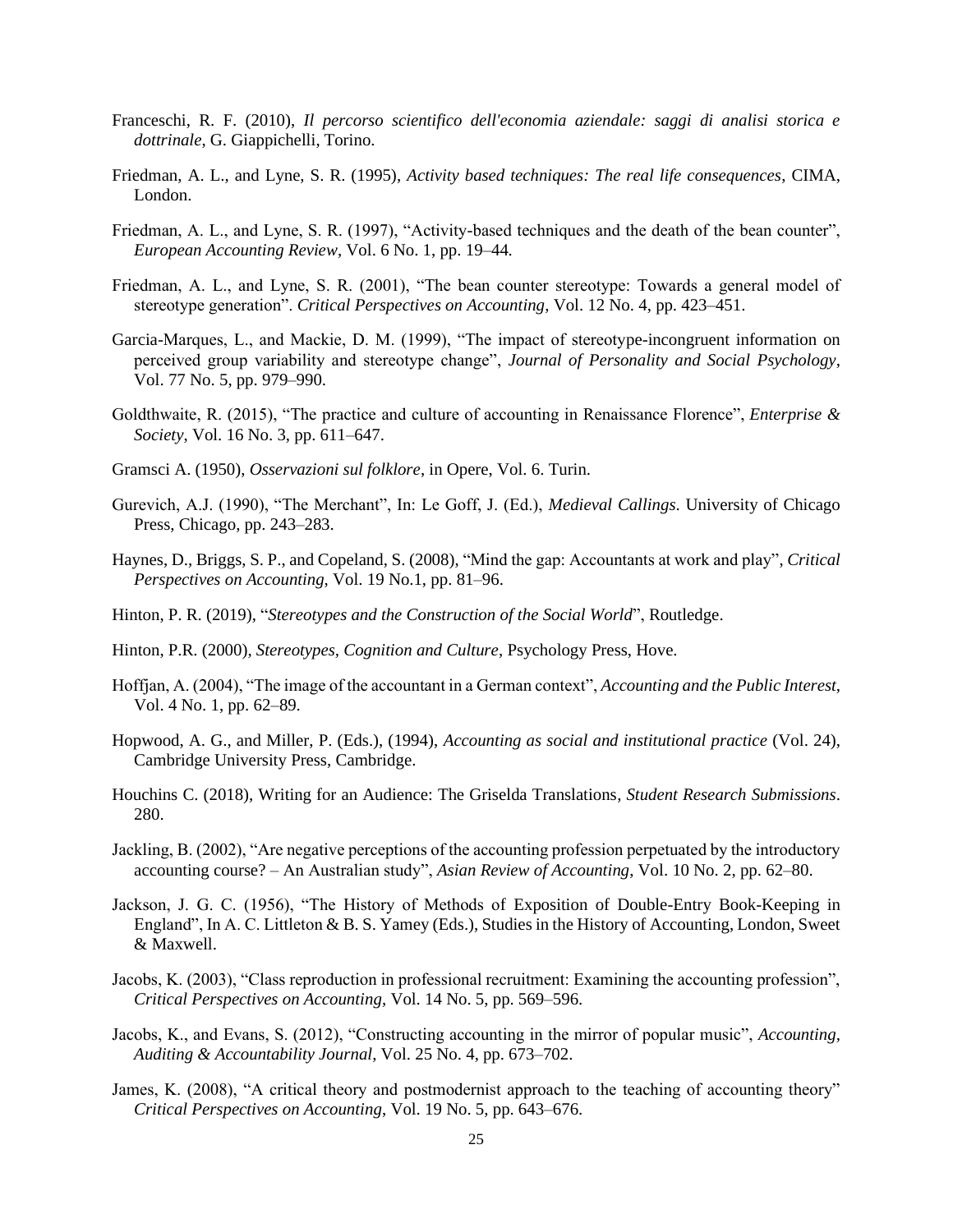- Jeacle, I. (2003), "Accounting and the construction of the standard house", *Accounting, Auditing & Accountability Journal*, Vol. 16 No. 4, pp. 582–605.
- Jeacle, I. (2008), "Beyond the boring grey: The construction of the colourful accountant", *Critical Perspectives on Accounting*, Vol. 19 No. 8, pp. 1296–1320.
- Jeacle, I. (2009), ""Going to the movies": Accounting and twentieth century cinema", *Accounting, Auditing & Accountability Journal*, Vol. 22 No. 5, pp. 677–708.
- Jeacle, I. (2009), "Accounting and everyday life: Towards a cultural context for accounting research", *Qualitative Research in Accounting & Management*, Vol. 6 No. 3, pp. 120–136.
- Jeacle, I. (2012), "Accounting and popular culture: Framing a research agenda", *Accounting, Auditing & Accountability Journal*, Vol. 25 No. 4, pp. 580–601.
- Jones, M., & Stanton, P. (2021), "Negative accounting stereotype: Enron cartoons", *Accounting History*, Vol. 26 No. 1, pp. 35-60.
- Katz, J.J. (1966), *The Philosophy of Language*, Harper and Row, New York.
- Klein, F. (2013), *Scritture e governo dello stato a Firenze nel Rinascimento: cancellieri, ufficiali, archivi*, Edifir Edizioni, Firenze.
- Kunda, Z. and Thagard, P. (1996), "Forming impressions from stereotypes, traits, and behaviors: A parallelconstraint-satisfaction theory", *Psychological Review*, Vol. 103 No. 2, pp. 284–308.
- Kyriacou, O. (2004), "Of egotistical adding machines, bean counters and lion tamers: Exploring representations of accountants in films", paper presented at the *Fourth Asia Pacific Interdisciplinary Research in Accounting Conference*, 4–6 July.
- Langdon, C. (1918), *The Divine Comedy of Dante Alighieri: The Italian Text with a Translation in English Blank Verse and a Commentary*, Harvard University Press, Cambridge.
- Leão, F., Gomes, D., and Carnegie, G. D. (2019), "The portrayal of early accountants in nineteenth century Portuguese literature", *Accounting, Auditing & Accountability Journal*, Vol. 32 No. 2, pp. 658–688.
- Lee, G. (1972), "The oldest European account book: A Florentine bank ledger of 1211", *Nottingham Medieval Studies*, Vol. 16, pp. 28–60.
- Lee, T. (2004), "Economic class, social status, and early Scottish chartered accountants", *Accounting Historians Journal*, Vol. 31 No. 2, pp. 27–51.
- Littleton, A. C. (1931), "Early transaction analysis", *The Accounting Review*, Vol. 6 No. 3, pp. 180–183.
- Lizuka, Y., Patterson, M.L. and Matchen, J.C. (2002), "Accuracy and confidence on the interpersonal perception task: A Japanese–American comparison", *Journal of Nonverbal Behavior*, Vol. 26 No. 3, pp. 159–174.

Lopez, R. S. (1969), "Stars and spices: The earliest Italian manual of commercial practice", *Explorations in Economic History*, Vol. 7 No. 1-2, pp. 35-42.

Lynn, M. (2012), *Daniel 11: A history of the world*, AuthorHouse, Bloomington.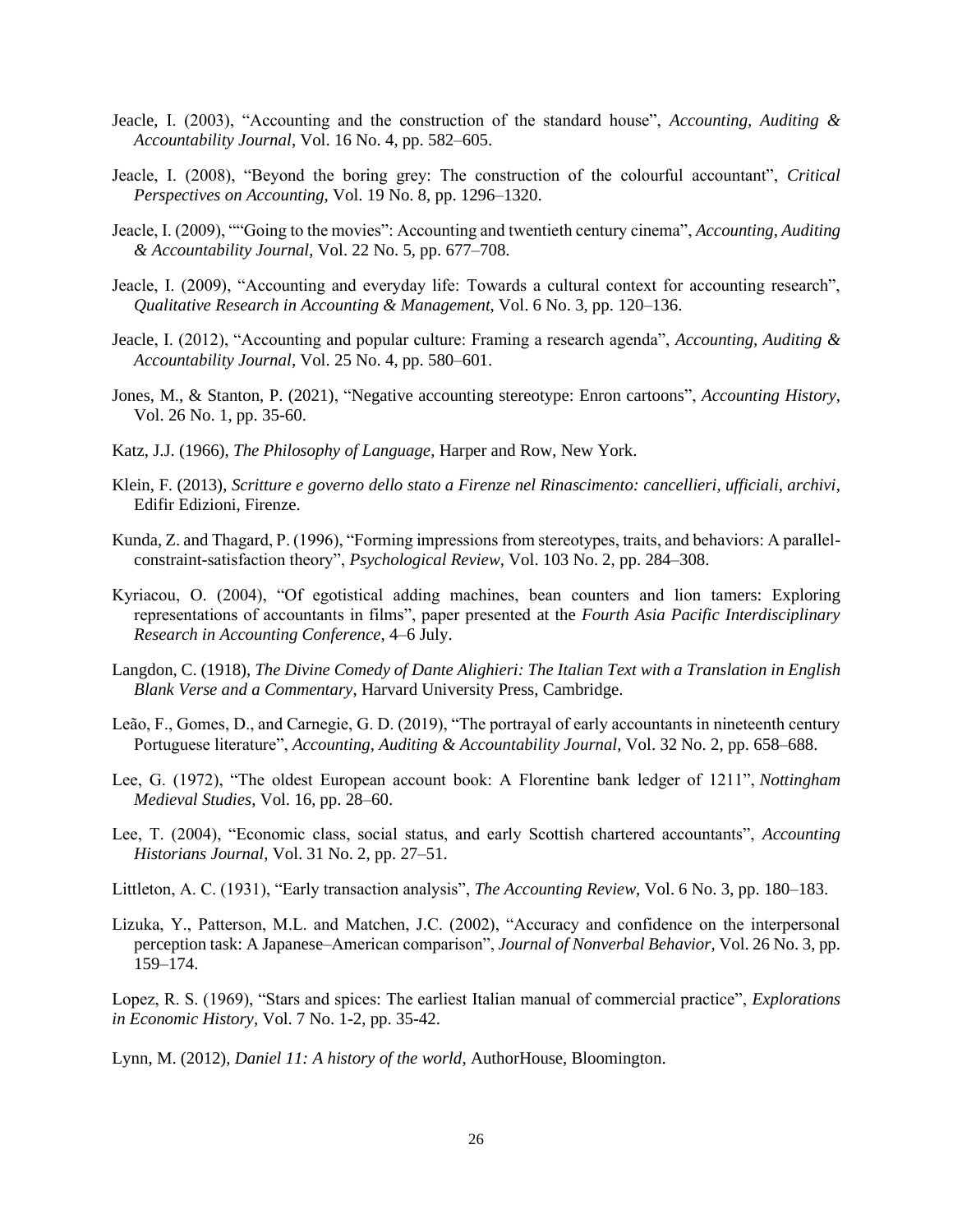- Maltby, J. (1997), "Accounting and the soul of the middle class: Gustav Freytag's Soll und Haben", *Accounting, Organizations and Society*, Vol. 22 No. 1, pp. 69–87.
- Marcus, M. (1989), "Cross-Fertilizations: Folklore and Literature in Decameron", *Italica*, Vol. 66 No. 4, pp. 383–398.
- Marriott, P. and Marriott, N. (2003), "Are we turning them on? A longitudinal study of undergraduate accounting students' attitudes towards accounting as a profession", *Accounting Education: An International Journal*, Vol. 12 No. 2, pp. 113–133.
- Martinelli, A. (1974), *The origination and evolution of double entry bookkeeping to 1440*, Ph.D. Dissertation, North Texas State University, Texas.
- Meisel, P. (2009), *The myth of popular culture: From Dante to Dylan*, John Wiley & Sons.
- Miley, F., and Read, A. (2012), "Jokes in popular culture: The characterisation of the accountant", *Accounting, Auditing & Accountability Journal*, Vol. 25 No. 4, pp. 703–718.
- Miley, F., and Read, A. (2014), "Advertising the accountant: A stereotype in crisis", *International Journal of Critical Accounting*, Vol. 6 Nos. 5–6, pp. 423–440.
- Millington, M. I., and Sinclair, A. S. (1992), "The honourable cuckold: Models of masculine defence", *Comparative Literature Studies*, pp. 1-19.
- Miller, P., and Napier, C. (1993), "Genealogies of calculation", *Accounting, Organizations and Society*, Vol. 18 Nos. 7–8, pp. 631–647.
- Miller, P., Hopper, T., and Laughlin, R. (1991), "The new accounting history: An introduction", *Accounting, Organizations and Society*, Vol. 16 Nos. 5–6, pp. 395–403.
- Nohrnberg, J. C. (1996), "The Descent of Geryon: The Moral System of Inferno XVI-XXXI", *Dante Studies, with the Annual Report of the Dante Society*, Vol. 114, pp. 129-187.
- Parker, H. N. (2011), "Toward a definition of popular culture", *History and Theory*, Vol. 50 No. 2, pp. 147– 170.
- Parker, L. D. (1997), "Informing historical research in accounting and management: Traditions, philosophies, and opportunities", *Accounting Historians Journal*, Vol. 24 No. 2, pp. 111–149.
- Parker, L. D., Guthrie, J., and Linacre, S. (2011), "The relationship between academic accounting research and professional practice", *Accounting, Auditing & Accountability Journal*, Vol. 24 No. 1, pp. 5–14.
- Parker, L.D. and Warren, S. (2017), "The presentation of the self and professional identity: Countering the accountant's stereotype", *Accounting, Auditing & Accountability Journal*, Vol. 30 No. 8, pp. 1895– 1924.
- Parker, R. H. (1992), *Macmillan dictionary of accounting*, Macmillan International Higher Education.
- Parker, R. H., and Meehan, M. (1999), "Accounting in Chaucer's Canterbury Tales", *Accounting, Auditing &and Accountability Journal*, Vol. 12 No. 1, pp. 92–112.
- Ravenscroft, S. (2011), "Usury In The Inferno: Auditing Dante's Debt To The Scholastics", *Comitatus: A Journal of Medieval and Renaissance Studie*s, Vol. 42 No. 1, pp. 89–114.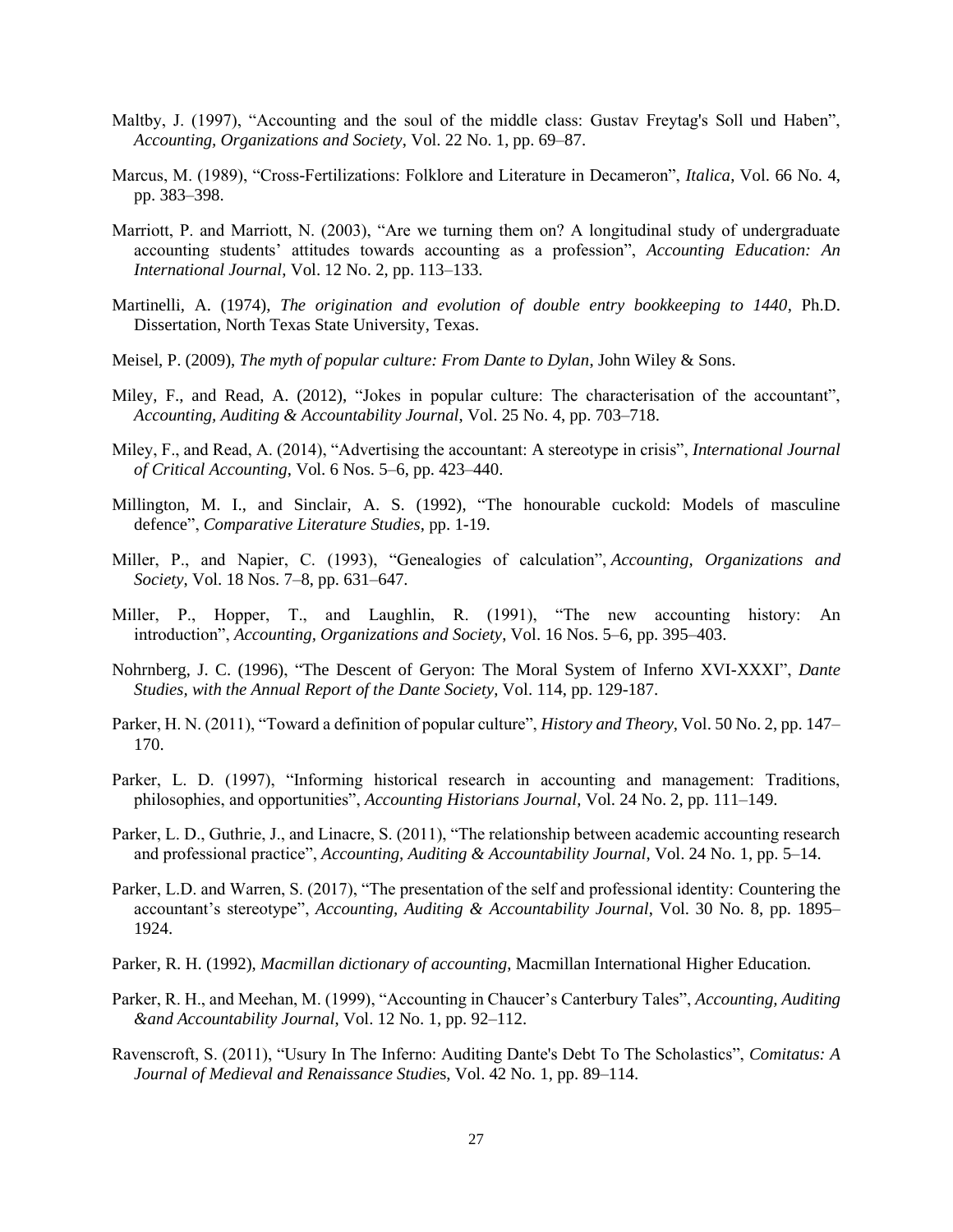- Richardson, P., Dellaportas, S., Perera, L., and Richardson, B. (2015), "Towards a conceptual framework on the categorization of stereotypical perceptions in accounting", *Journal of Accounting Literature*, Vol. 35, pp. 28–46.
- Robert, R. (1957), "The accountant in literature", *Journal of Accountancy*, Vol. 103 No. 3, pp. 64–66.
- Sangster, A. (2016), "The genesis of double entry bookkeeping", *The Accounting Review*, Vol. 91 No. 1, pp. 299–315.
- Sangster, A., and Rossi, F. (2018), "Benedetto Cotrugli on double entry Bookkeeping", *De Computis-Revista Española de Historia de la Contabilidad*, Vol. 15 No. 2, pp. 22–38.
- Sapori, A. (1955), "Il 'ragioniere' medievale", In *Studi di storia economica (secoli XIII–XIV–XV)*, Sansoni Editore, Florence, pp. 95–100.
- Schneider, D. J. (2005), *The psychology of stereotyping*, Guilford Press, New York.
- Simons, R. (1990), "The role of management control systems in creating competitive advantage: New perspectives"*,* In *Readings in accounting for management control*, Springer, Boston, MA, pp. 622–645.
- Smith, D., and Jacobs, K. (2011), ""Breaking up the sky": The characterisation of accounting and accountants in popular music", *Accounting, Auditing & Accountability Journal*, Vol. 24 No. 7, pp. 904– 931.
- Smith, M. (2013), *Luca Pacioli: The father of accounting*, Available at SSRN 2320658.
- Smith, M., and Briggs, S. (1999), "From bean-counter to action hero: Changing the image of the accountant", *Management Accounting*, Vol. 77 No. 1, pp. 28–30.
- Snyder, M., Tanke, E.D., and Berscheid, E. (1977), "Social perception and interpersonal behavior: On the self-fulfilling nature of social stereotypes", *Journal of Personality and Social Psychology*, Vol. 35 No. 9, pp. 656–666.
- Stacey, N.A.H. (1958), "The accountant in literature", *The Accounting Review*, Vol. 33 No. 1, pp. 102–105.
- Stangor, C., and Schaller, M. (1996), "Stereotypes as individual and collective representations", in Macrae, C.N., Stangor, C. and Hewstone, M. (Eds), *Stereotypes and Stereotyping*, Guilford Press, New York, New York, pp. 3–37.
- Storey, J. (Ed.) (2006), *Cultural theory and popular culture: A reader*, University of Georgia Press.
- Van Peursem and Hauriasi (1999), "Auditors' reputation: An analysis of press coverage in New Zealand", *Accounting Forum*, Vol. 23 No. 1, pp. 92–108.
- Walker, S.P. (1995), "An early challenge to the accountant stereotype? The accountant as hero in late Victorian romantic fiction", *Accounting Historians Notebook*, Vol. 18 No. 2, pp. 13–14.
- Warnock, K. (2008), "Auditing Bloom, editing Joyce: Accounting and accountability in Ulysses", *Accounting, Business & Financial History*, Vol. 18 No. 1, pp. 81–95.
- Warren, S., and Parker, L. (2009), "Bean counters or bright young things?: Towards the visual study of identity construction among professional accountants", *Qualitative Research in Accounting and Management*, Vol. 6 No. 4, pp. 205–223.